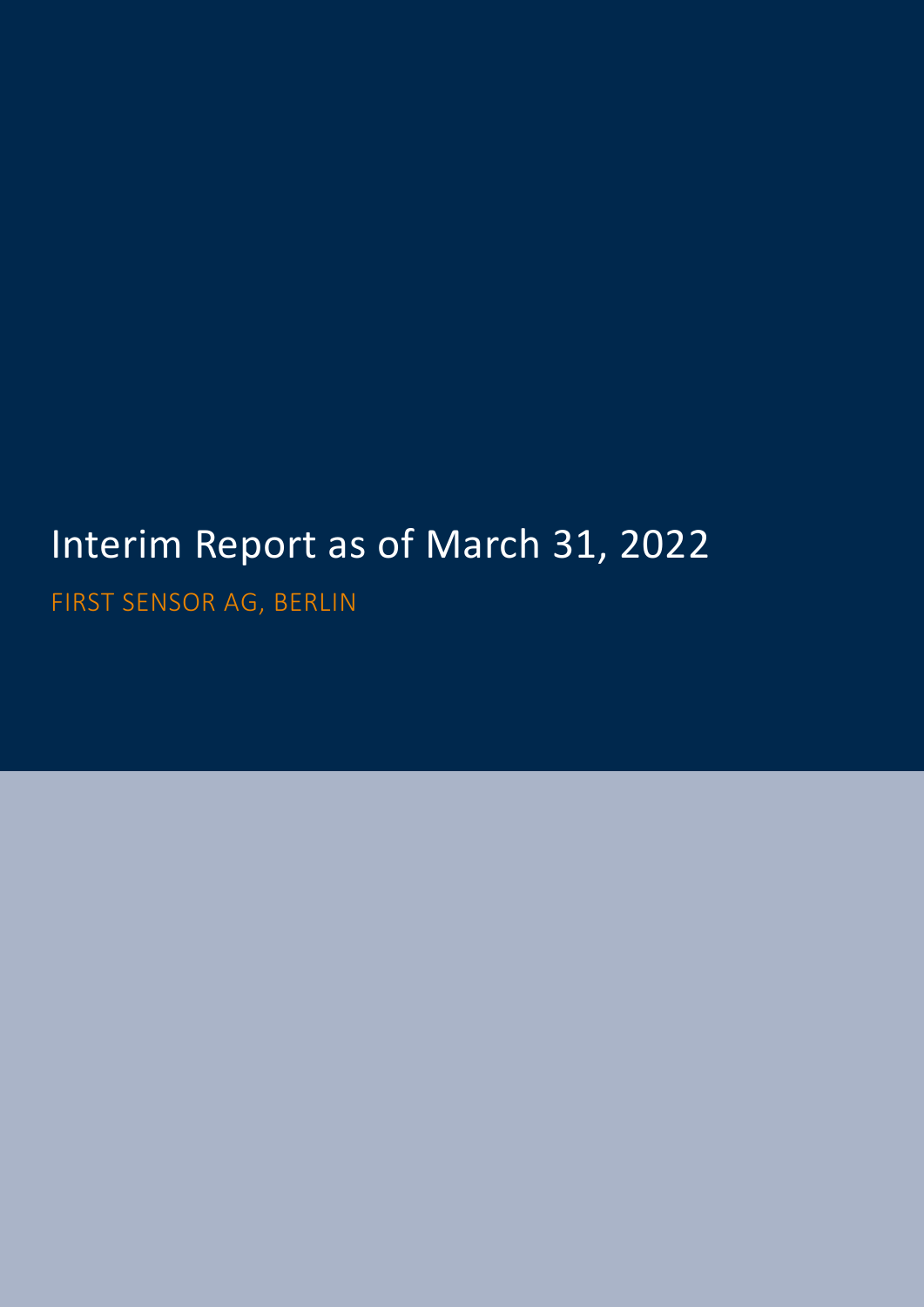#### ABOUT THIS REPORT

The reporting period is the six months from October 1 to March 31, 2022. To ensure this report is as current as possible, it includes all relevant information available up to the Responsibility Statement dated May 31, 2022.

#### **Comparability of disclosures**

Due to the change of the financial year as of October 1, 2021 to the new reporting period October 1 of a year to September 30 of the following year, comparability of the figures in this half-year report with the calculated 6-month figures for 2021 (October 1, 2020 to March 31, 2021) in the income statement is possible to a limited extent only. To restore comparability between the reporting periods 6M 2021 and 6M 2022 with reasonable effort, some of the corresponding previous year's figures have been adjusted to reflect the Group structure applicable as of March 31, 2022 and are shown in the report with an asterisk\*. The previous year's figures therefore represent figures that would have resulted, had the Group structure in place on March 31, 2022 been in place on March 31, 2021. Due to the different reporting periods, an adjusted cash flow statement, among other things, for the period 6M 2021 cannot be presented.

#### **Information on accounting**

The interim consolidated financial statements and the consolidated interim report are prepared in accordance with the International Financial Reporting Standards (IFRS), as adopted by the European Union (EU), as well as additional requirements pursuant to the German Commercial Code (Handelsgesetzbuch – HGB).

The internal control system (ICS) provides reasonable assurance regarding the reliability of financial reporting and compliance with applicable laws and regulations. To monitor the effectiveness of the ICS, there are regular reviews of the processes relevant to financial reporting.

#### **Information on formal presentation**

This year, we are once again publishing our interim report exclusively in digital form. It is available as a full-content PDF in German and English. In the event of any discrepancies, the German version of the report shall take precedence over the English translation.

For better readability, we refrain from references to rounding differences in this publication and use only the masculine form. It refers to persons of any gender.

#### **Disclaimer**

The interim report contains statements which are forward-looking and do not represent any incitement to buy, hold or sell shares of First Sensor AG, but rather are intended exclusively for information purposes with regard to possible future developments at the company. Forward-looking statements are those that address activities, events or developments that management intends, expects, projects, believes or anticipates will or may occur in the future. By their nature, forward-looking statements are subject to numerous factors, risks and uncertainties that could cause actual outcomes and results to be materially different from the results projected. Our results will be subject to many of the same risks that apply to the semiconductor, automotive, medical technology and industrial industries, such as general economic conditions, interest rate fluctuations, consumer spending patterns and technological changes.

All future-oriented specifications in this consolidated financial report were produced on the basis of a probability-based plan and represent reasonable forward-looking statements regarding the future which cannot be guaranteed. It should be noted that all forward-looking statements only speak as of the date of this report and that First Sensor AG does not assume any obligation, except as required by law, to update any forward-looking statement or to conform any such statement to actual events or development.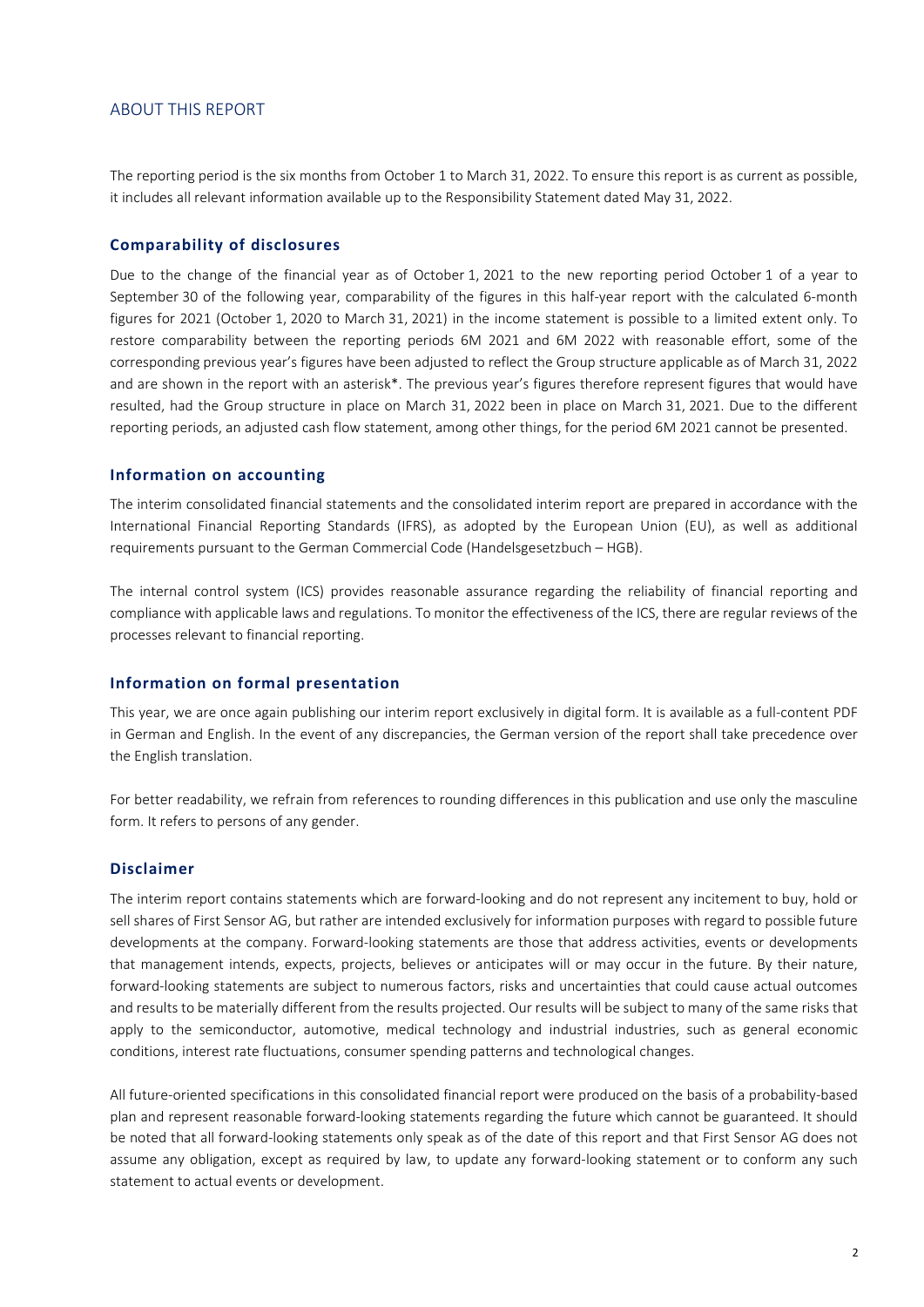# <span id="page-2-0"></span>**CONTENTS**

| 1.  |       |                                                                                                      |  |
|-----|-------|------------------------------------------------------------------------------------------------------|--|
| 1.1 |       |                                                                                                      |  |
| 2.  |       |                                                                                                      |  |
| 2.1 |       |                                                                                                      |  |
|     | 2.1.1 |                                                                                                      |  |
|     | 2.1.2 |                                                                                                      |  |
|     | 2.1.4 |                                                                                                      |  |
| 2.2 |       |                                                                                                      |  |
|     | 2.2.1 |                                                                                                      |  |
|     | 2.2.2 |                                                                                                      |  |
| 3.  |       |                                                                                                      |  |
| 3.1 |       |                                                                                                      |  |
|     | 3.1.1 |                                                                                                      |  |
|     | 3.1.2 |                                                                                                      |  |
| 3.2 |       |                                                                                                      |  |
|     | 3.2.1 |                                                                                                      |  |
|     | 3.2.2 |                                                                                                      |  |
| 3.3 |       |                                                                                                      |  |
| 3.4 |       |                                                                                                      |  |
| 4.  |       |                                                                                                      |  |
| 4.1 |       |                                                                                                      |  |
| 4.2 |       |                                                                                                      |  |
| 4.3 |       |                                                                                                      |  |
| 4.4 |       |                                                                                                      |  |
| 4.5 |       |                                                                                                      |  |
|     |       | STATEMENT BY THE LEGAL REPRESENTATIVES (RESPONSIBILITY STATEMENT) IN ACCORDANCE WITH SECTION 297 (2) |  |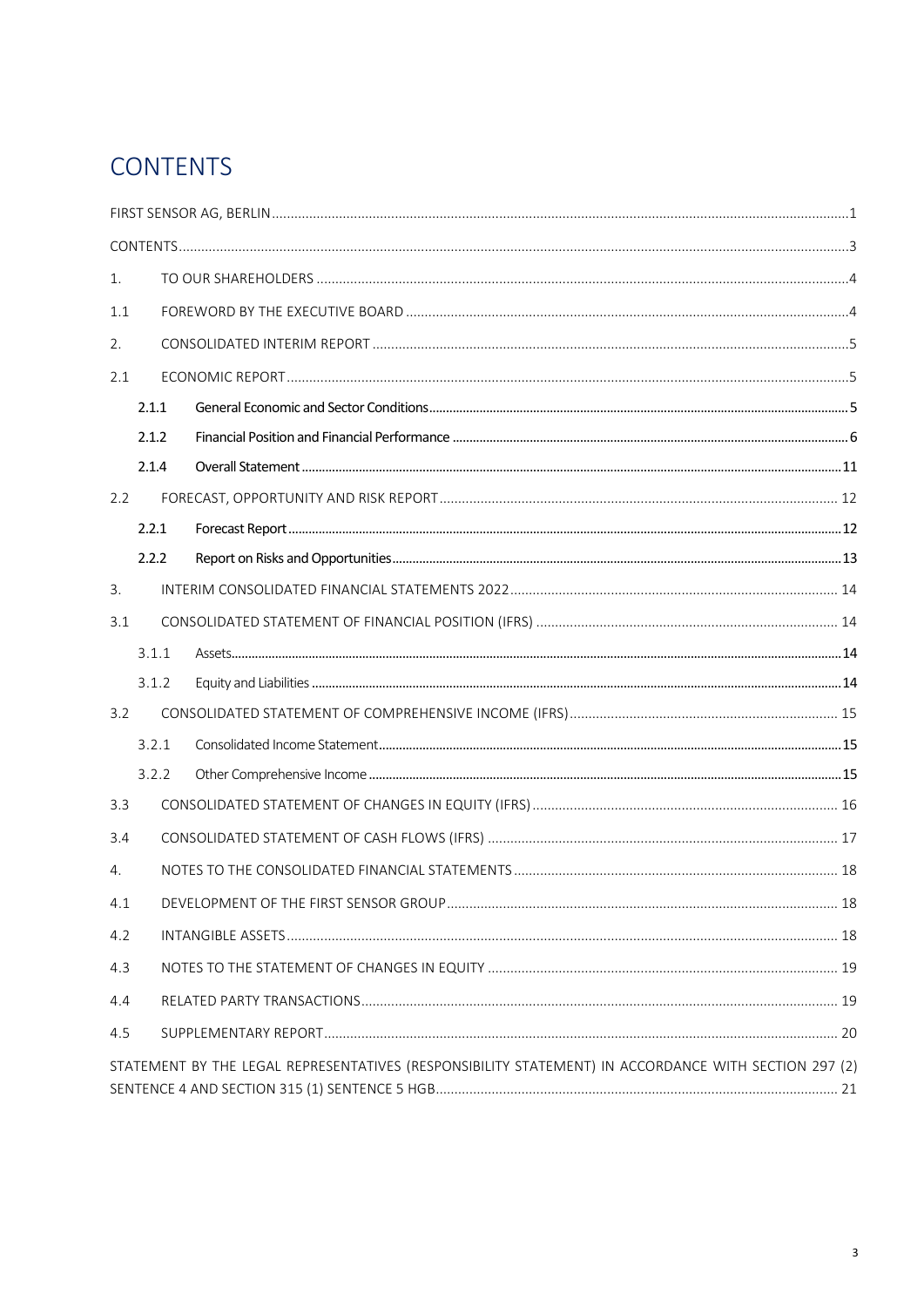# <span id="page-3-0"></span>1. TO OUR SHAREHOLDERS

# <span id="page-3-1"></span>1.1 FOREWORD BY THE EXECUTIVE BOARD

Dear Shareholders and Business Partners,

Russia's attack on Ukraine has truly shaken the global community. Deaths, injuries and refugees in Europe make the immeasurable suffering of this conflict tangible for everyone. We are deeply dismayed by this.

We are also feeling the consequences of the war in our day-to-day business. Energy prices have climbed to unimaginable heights, supply chains have been disrupted or partially interrupted, and the availability of some materials is limited. The sanctions against Russia nevertheless had no significant impact on First Sensor's product sales. As a result, sales increased by 2.5% to €57.2 million compared with the adjusted comparative period of the previous year. Due to future changes in sales structures and the impaired profitability, we have nevertheless decided to adjust the guidance for the full year. Thus, sales are expected to reach €105 to 115 million (previously: €110 to 120 million) and we now expect an EBIT margin of between -2% and +2% (previously: 5 to 7%).

However, we are optimistic about the further course of business. Record levels of new orders have been received in recent months, with orders on hand now standing at around €130 million. This is a solid starting point for future sales development.

This year's Annual General Meeting was once again held virtually on March 15, 2022. The Executive Board and Supervisory Board again answered all questions that shareholders had submitted in due time.

The integration process into the TE Group is now almost complete. Currently, preparations are still underway for the relocation of production from the TE site in Dortmund to Berlin-Oberschöneweide, which is scheduled to be completed before the end of this calendar year. We also expect to switch to a new SAP system shortly. IT integration is an important prerequisite for making even greater use of sales synergies with TE in the future.

Last but not least, we would like to thank Sibylle Büttner, who in her time as a member of the Executive Board made a decisive contribution to the integration of production in particular. The Supervisory Board has appointed Thibault Kassir, Senior Vice President and General Manager of TE Sensors, as a new member of the First Sensor AG Executive Board with effect from April 14, 2022. The aim is to bring the activities of First Sensor AG even more in line with the Sensors business unit of TE Connectivity.

We continue to be delighted by your interest in the development of our company and by your constructive support. As usual, we will keep you informed about the next steps in our journey.

The Executive Board

Thibault Kassir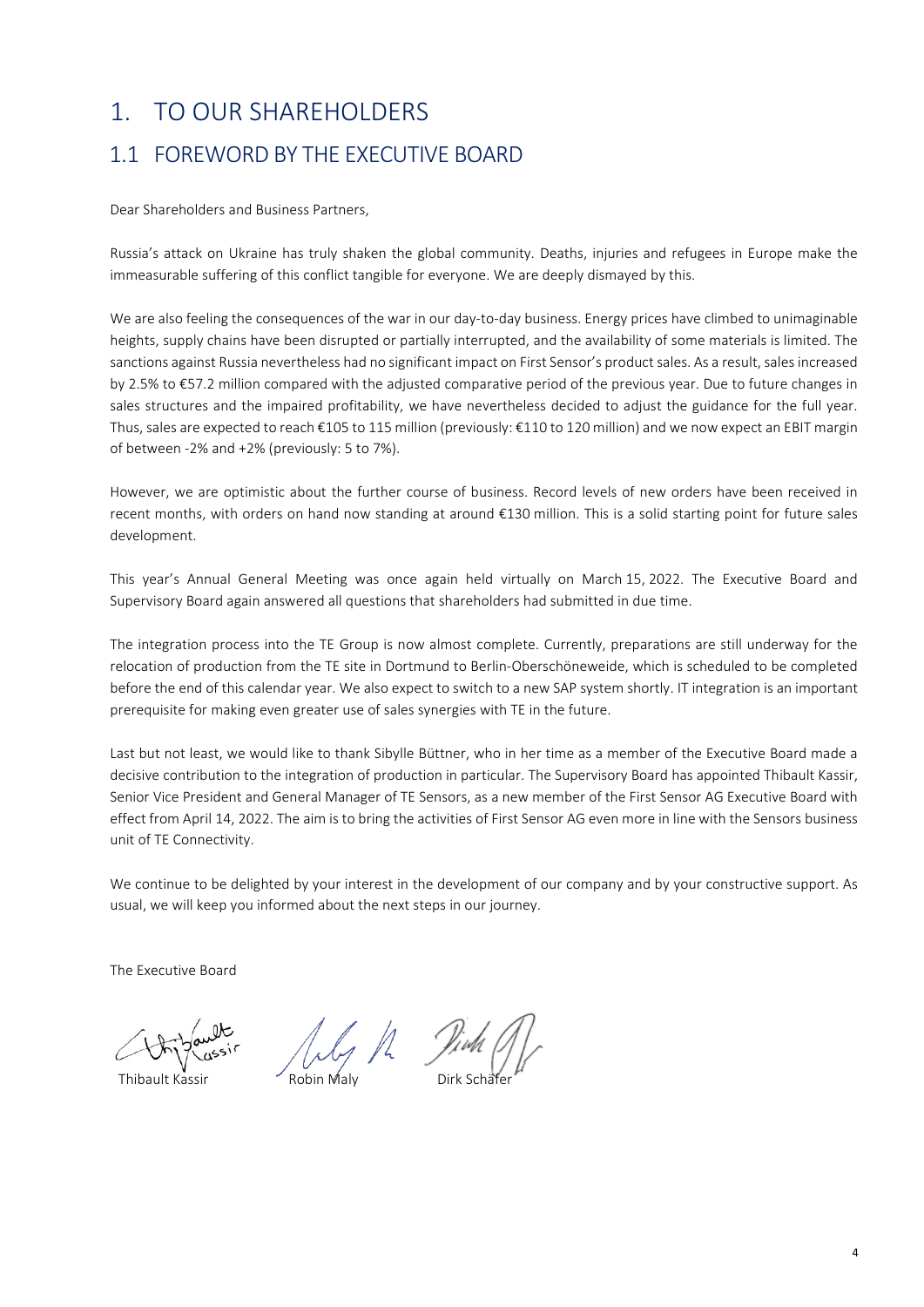# <span id="page-4-0"></span>2. CONSOLIDATED INTERIM REPORT

# <span id="page-4-1"></span>2.1 ECONOMIC REPORT

### <span id="page-4-2"></span>2.1.1. General Economic and Sector Conditions

#### **Developments in the economy as a whole**

Originally, a significant recovery of the global economy was expected in 2022. Since the Russian attack on Ukraine and the severe international sanctions against Russia, experts have reduced these expectations, in some cases significantly. The International Monetary Fund (IMF) most recently lowered its forecast for global economic growth this year to 3.6%, down from 4.4% as recently as January. The effects of the war will also be felt in the euro area, where the IMF expects growth of only 2.8%, down 1.1 points on the last figure. For Germany, the IMF expects gross domestic product (GDP) growth of 2.1%, down from 3.8%. Also as a result of the sanctions due to the Ukraine war and global supply chain problems, the availability of some raw materials is limited.

The IMF expects high inflation rates for the current year. After years of stability, the rise in energy prices as a result of the Ukraine war in particular is accelerating inflation. In the industrialized nations, it is expected to reach 5.7% this year, 5.3% in the euro area and 5.5% in Germany. Monetary policy is therefore expected to be tightened in many countries. The IMF also emphasizes that the economic forecast is subject to an unusually high degree of uncertainty. For example, growth could slow even further, while inflation could still exceed current forecasts if sanctions on Russia's energy exports are extended, for example.

#### **Developments on the sensor market**

The members of the German Electrical and Electronic Manufacturers' Association (ZVEI) recorded a 14.6% increase in orders in the first few months of the year. Orders from Germany rose by 13.3% and those from abroad by 15.6%. Orders from customers in the euro area were particularly dynamic, increasing by 24.8%. Production was hampered by supply bottlenecks at 89% of member companies. Shortages of materials and logistics problems were cited as the most common cause, along with a shortage of skilled workers. Nevertheless, sales increased by 9.7% compared with the same period last year. Orders reach achieved an all-time high of 5.7 months of production.

The members of the AMA Association for Sensor and Measurement achieved a 20% increase in sales in 2021 compared with the previous year, performing significantly better than expected (up 9%). After the particularly dynamic start to 2021, the following quarters showed stable sales at a high level. At the start of 2022, there is still an upbeat spirit of optimism in the industry for the financial year.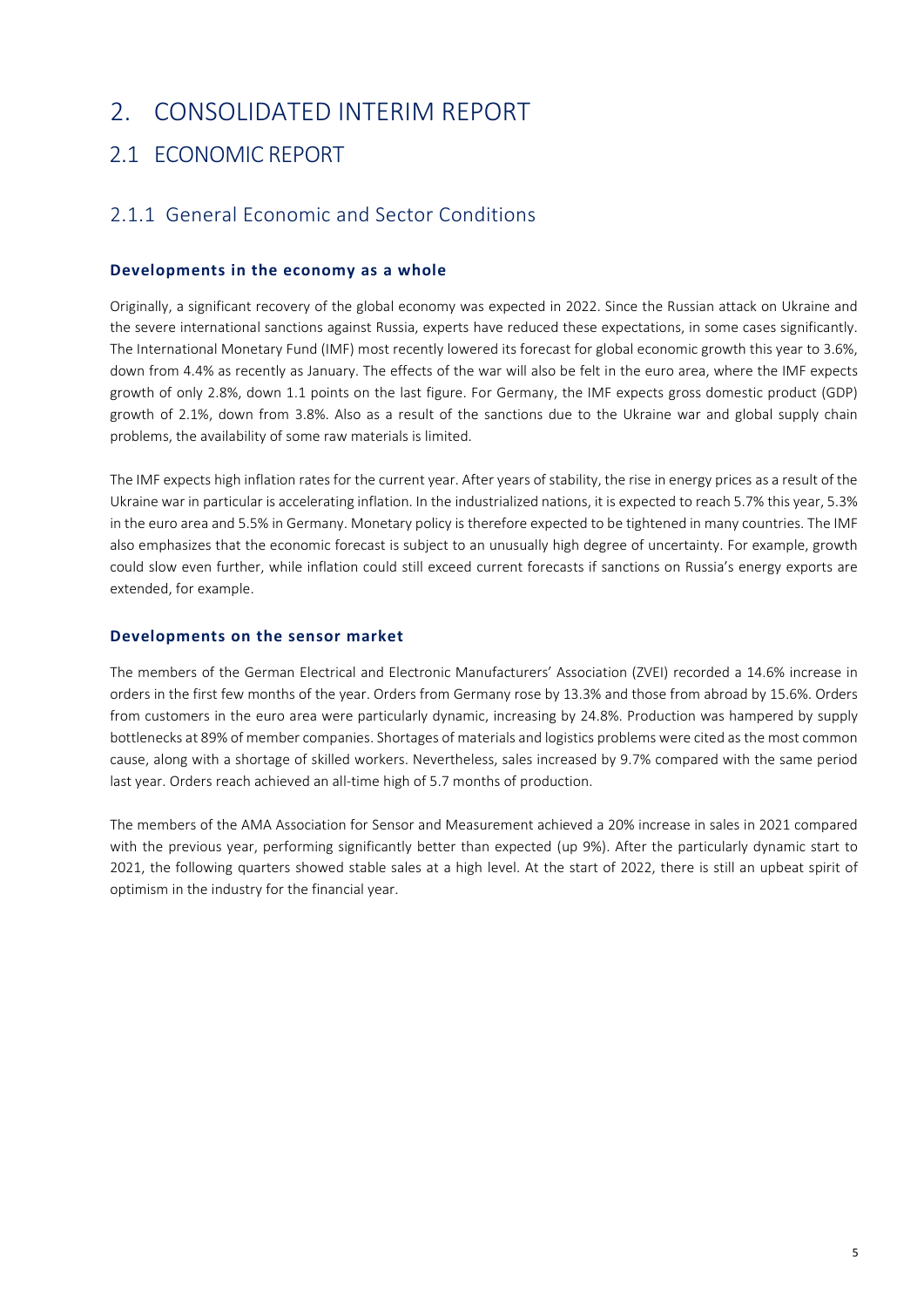### <span id="page-5-0"></span>2.1.2 Financial Position and Financial Performance

Due to the change of the financial year as of October 1, 2021 to the new reporting period October 1 of a year to September 30 of the following year, comparability of the figures in this half-year report with the calculated 6-month figures for 2021 (October 1, 2020 to March 31, 2021) in the income statement is only possible to a limited extent. To restore comparability between the reporting periods 6M 2021 and 6M 2022 with reasonable effort, some of the corresponding previous year's figures have been adjusted to reflect the Group structure applicable as of March 31, 2022 and are shown in the report with an asterisk\*. The previous year's figures therefore represent figures that would have resulted, had the Group structure in place on March 31, 2022 been in place on March 31, 2021. Due to the different reporting periods, an adjusted cash flow statement, among other things, for the period 6M 2021 cannot be presented. The following analysis is based on these (\*) figures.

#### **Sales development**

In view of the gloomy environment resulting from the Ukraine war and the continuing latent restrictions due to the coronavirus pandemic, First Sensor's business performance proved comparatively stable. In the first six months of the 2022 financial year, sales increased by 2.5% to €57.2 million (previous year: €55.8 million). To improve comparability, a pro forma income statement reflecting the current consolidated group has been prepared as a basis for comparisons with the same period of the previous year. Following sales of €29.1 million in the first quarter, sales in the second quarter amounted to €28.0 million. Overall, this development was still in line with the budgets for the year as a whole.

The change in the Group structure compared with previous years is also reflected in the international distribution of sales. Currently, €36.5million are generated in the DACH region (Germany, Austria, Switzerland, Liechtenstein), which corresponds to almost two thirds of total sales. The share of sales in Asia reached 15.6%, amounting to €8.9million. The third most important sales market was the rest of Europe with €7.8 million or 13.6% of total sales. North America contributed €3.7million, or 6.5% of total sales. Comparative figures for the previous period, which take into account the changes in the Group structure and the changed reporting period (change of financial year), have not been determined for this report.

| $\epsilon$ thousand | 6M 2022 |
|---------------------|---------|
| DACH <sup>O</sup>   | 36,468  |
| Rest of Europe      | 7,795   |
| North America       | 3,690   |
| Asia                | 8,944   |
| Others              | 270     |
| Total               | 57,167  |

Germany, Austria, Switzerland, Liechtenstein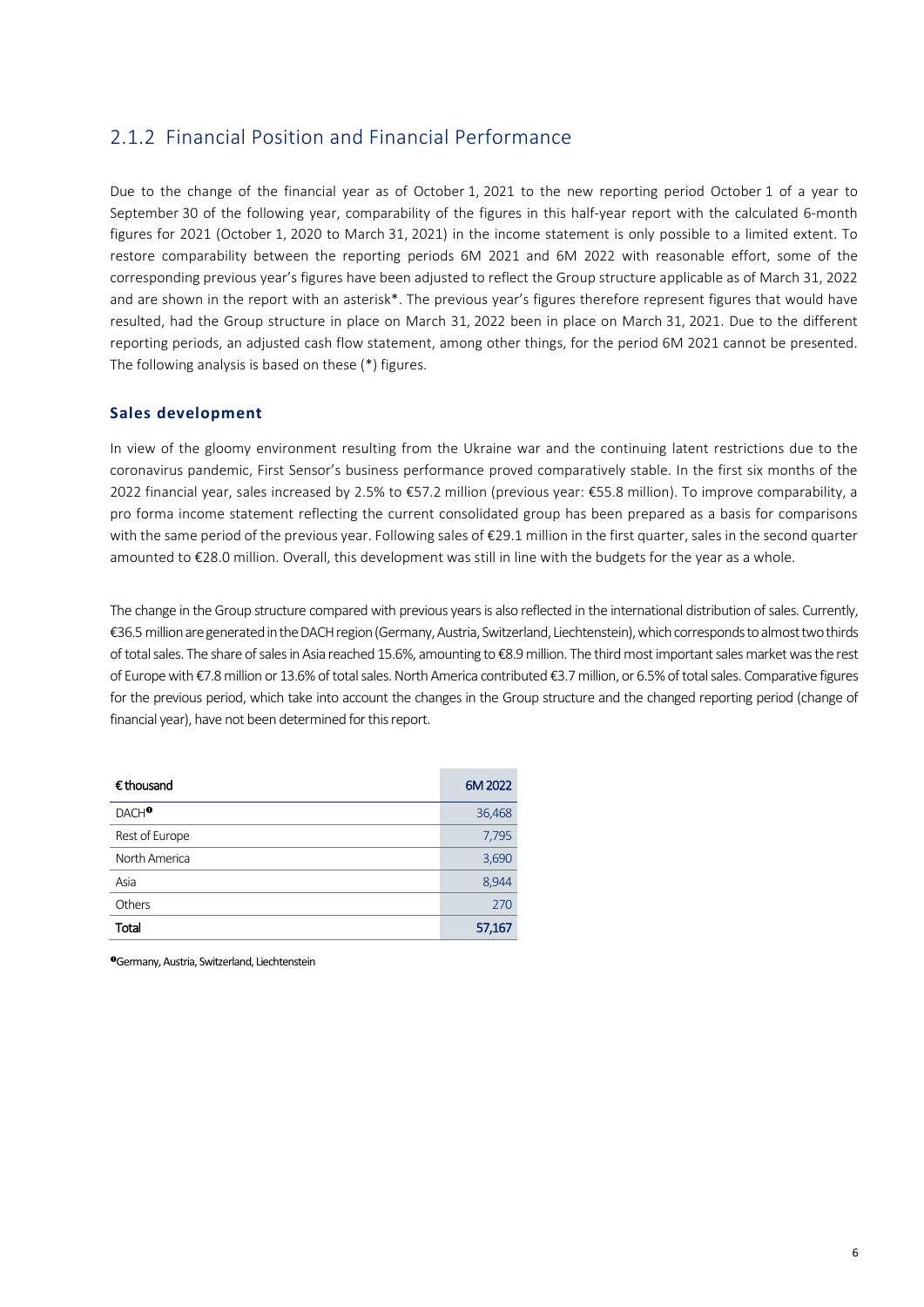#### **Order situation**

Incoming orders and the order backlog continued to develop very pleasingly in the first six months of the 2022 financial year. Following €34.3 million in the first quarter, orders worth a further €56.3 million were added to the books in the second quarter, among which were once again larger framework agreements. This therefore resulted in incoming orders for the first six months of 2022 of €90.6 million (previous year: €60.2 million), equivalent to an increase of 50.5%.

The order backlog consequently increased by 62.6% to €129.5 million (previous year: €79.6 million). More than half of the order backlog will be reflected in sales in the current financial year. The book-to-bill ratio improved to 1.56 (previous year: 1.08) and therefore indicates positive future business development.

| € thousand      | October 1, 2020-<br>March 31, 2021* | October 1, $2021 -$<br>March 31, 2022 | $\Delta$ absolute | in % |
|-----------------|-------------------------------------|---------------------------------------|-------------------|------|
| Incoming orders | 60.154                              | 90.560                                | 30.406            | 50.5 |
| Orders on hand  | 79.602                              | 129.470                               | 49.868            | 62.6 |
| Book-to-bill    | 1.08                                | 1.56                                  |                   |      |

#### **Result**

In the first six months of the 2022 financial year, First Sensor increased sales by 2.5% to €57.2 million (previous year: €55.8 million). To improve comparability, a pro forma income statement reflecting the current consolidated group has been prepared as a basis for comparisons with the same period of the previous year. Following sales of €29.1 million in the first quarter, sales in the second quarter reached €28.0 million. Sales development was therefore in line with original expectations, although the revised Guidance now expects sales of between €105 million and €115 million for the year as a whole (previously: €110 to €120 million).

Inventories of finished goods and work in progress changed only marginally in the course of the first six months of 2022, compared with a decrease of €0.5 million in the same period of the previous year. Own work capitalized decreased significantly to €0.1 million (previous year: €0.5 million). Other operating income decreased slightly year-on-year to €0.7 million (previous year: €0.9 million), resulting in gross revenue of €57.2 million (previous year: €55.8 million).

In the reporting period, the cost of materials increased at an above-average rate to  $\epsilon$ 27.2 million (previous year: €24.6 million). This €2.5 million or 10.3% increase was chiefly due to significant price increases for materials and energy and an interim increase in the number of temporary workers. The cost of materials ratio therefore increased to 47.5% (previous year: 44.1%). This resulted in gross profit of €30.7 million (previous year: €32.0 million).

Staff costs, on the other hand, changed insignificantly, amounting to  $\epsilon$ 19.9 million in the reporting period (previous year: €19.7 million). The staff cost ratio thus improved slightly to 34.8% (previous year: 35.3%). At €8.2 million, other operating expenses also remained at approximately the same level as in the previous period (previous year: €8.3 million).

Earnings before interest, taxes, depreciation and amortization (EBITDA) fell to €2.6 million (previous year: €4.0 million), corresponding to an EBITDA margin of 4.5% (previous year: 7.2%).

Depreciation and amortization dropped to €3.5 million (previous year: €4.4 million), primarily as a result of the discontinuation of customer base amortization resulting from the acquisition of the former Sensortechnics Group, which was already fully written off in the past financial year 2021. Operating earnings (EBIT) amounted to €-0.9 million for the first half of 2022 (previous year: €-0.4 million). Profitability is therefore not in line with expectations for the financial year and the guidance has recently been adjusted. The EBIT margin is now expected to amount to between -2% and +2% in the 2022 financial year.

The financial result after six months amounted to  $\epsilon$ -0.4 million and is comparable with the previous year ( $\epsilon$ -0.4 million). Earnings before taxes for the first half of 2022 came to €-1.3 million (previous year: €-0.8 million). Following tax income of €0.3 million in the comparative period, no (deferred) taxes were incurred in the reporting period as a result of the tax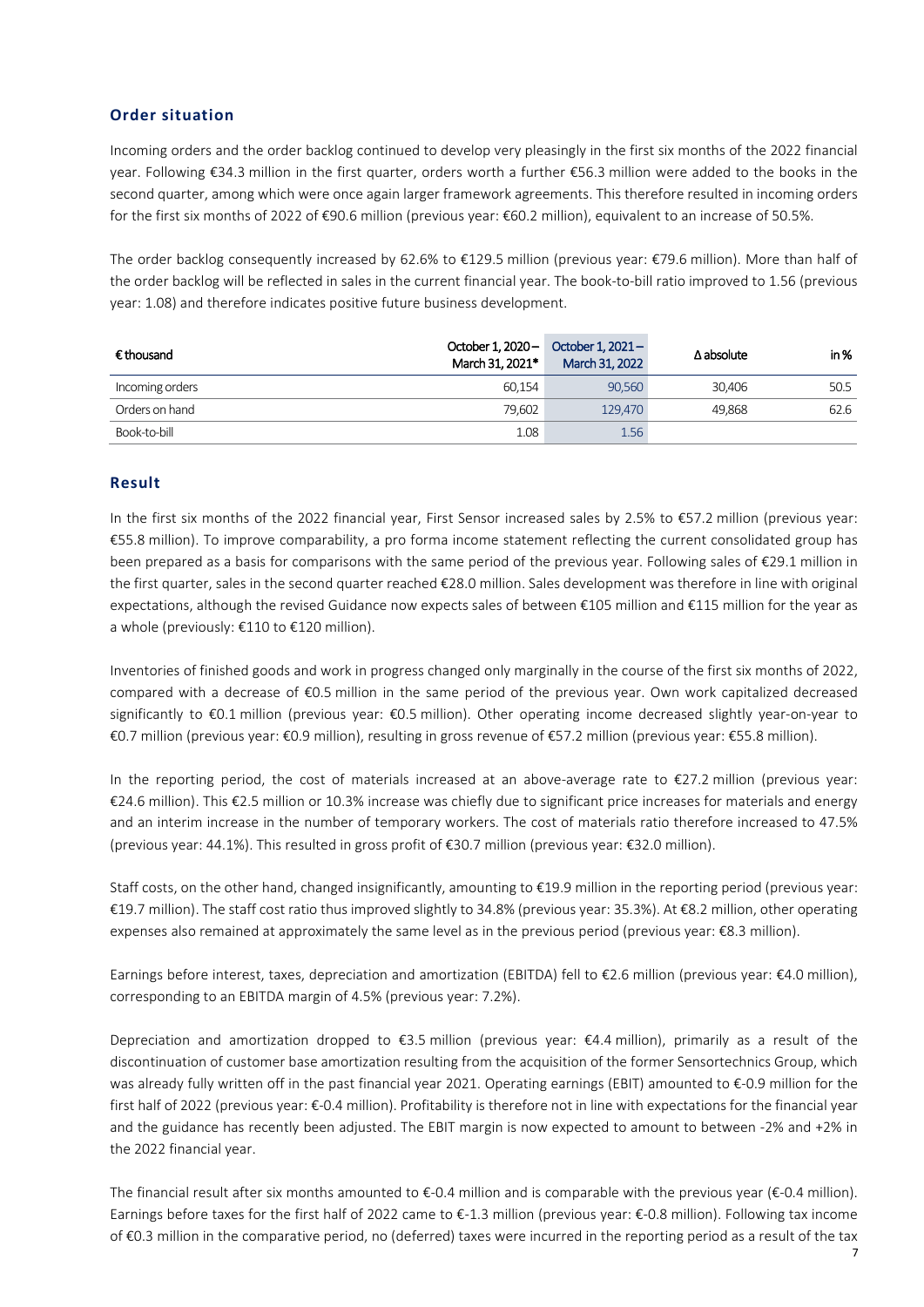group with TE. The result for the period therefore also amounts to €-1.3 million (previous year: €-0.5 million). This corresponds to earnings per share outstanding of €-0.12 (previous year: n.a.).

| $\epsilon$ thousand                                                                    | 6M 2021*  | 6M 2022        | $\Delta$ absolute | in%      |
|----------------------------------------------------------------------------------------|-----------|----------------|-------------------|----------|
| Sales                                                                                  | 55,793    | 57,167         | 1,373             | 2.5      |
| Other operating income                                                                 | 856       | 669            | $-187$            | $-21.9$  |
| Changes in inventories of finished goods and work in progress                          | $-532$    | $-59$          | 473               | $-88.8$  |
| Other own work capitalized                                                             | 521       | 88             | $-433$            | $-83.1$  |
| Cost of materials/cost of purchased services                                           | $-24,620$ | $-27,160$      | $-2,540$          | 10.3     |
| Staff costs                                                                            | $-19,681$ | $-19,892$      | $-211$            | 1.1      |
| Other operating expenses                                                               | $-8,308$  | $-8,221$       | 87                | $-1.0$   |
| <b>EBITDA</b>                                                                          | 4,030     | 2,592          | $-1,439$          | $-35.7$  |
| Depreciation of property, plant and equipment and<br>amortization of intangible assets | $-4,416$  | $-3,470$       | 946               | $-21.4$  |
| <b>EBIT</b>                                                                            | $-385$    | $-878$         | $-493$            | 127.9    |
| Financial result                                                                       | $-415$    | $-373$         | 42                | $-10.2$  |
| Profit before taxes and non-controlling interests                                      | $-800$    | $-1,251$       | $-451$            | 56.3     |
| Income taxes                                                                           | 342       | $\overline{0}$ | $-341$            | $-100.0$ |
| Profit or loss for the period                                                          | -459      | $-1,251$       | $-792$            | 172.7    |

\* To establish comparability between the reporting periods 6M 2021 and 6M 2022, a corresponding pro forma income statement has been prepared for the period October 1, 2020 – March 31, 2021 and adjusted to the Group structure applicable as of March 31, 2022. The pro forma income statement has also been adjusted for profit on deconsolidation arising from the sale of former subsidiaries and the repurchase of stock options from former Executive Board members.

#### **Capital structure**

As of the reporting date of March 31, 2022, the equity of the First Sensor Group increased to €123.0 million (September 30, 2021: €122.0 million). The equity ratio improved to 76.6% compared with 64.4% as of the balance sheet date.

Besides scheduled repayments, the changes in current and non-current financial liabilities are due to reclassifications within lease liabilities and the reclassification of a promissory note loan. Current liabilities also decreased due to the derecognition of the liability for the profit transfer to TE Connectivity. As of the balance sheet date, other current liabilities decreased chiefly due to the utilization of the restructuring provision for the closure of the site in Puchheim.

The fall in the cash pool balance to €27.7 million was primarily due to the high level of investments in the reporting period, the increase in inventories and the profit transfer to TE Connectivity.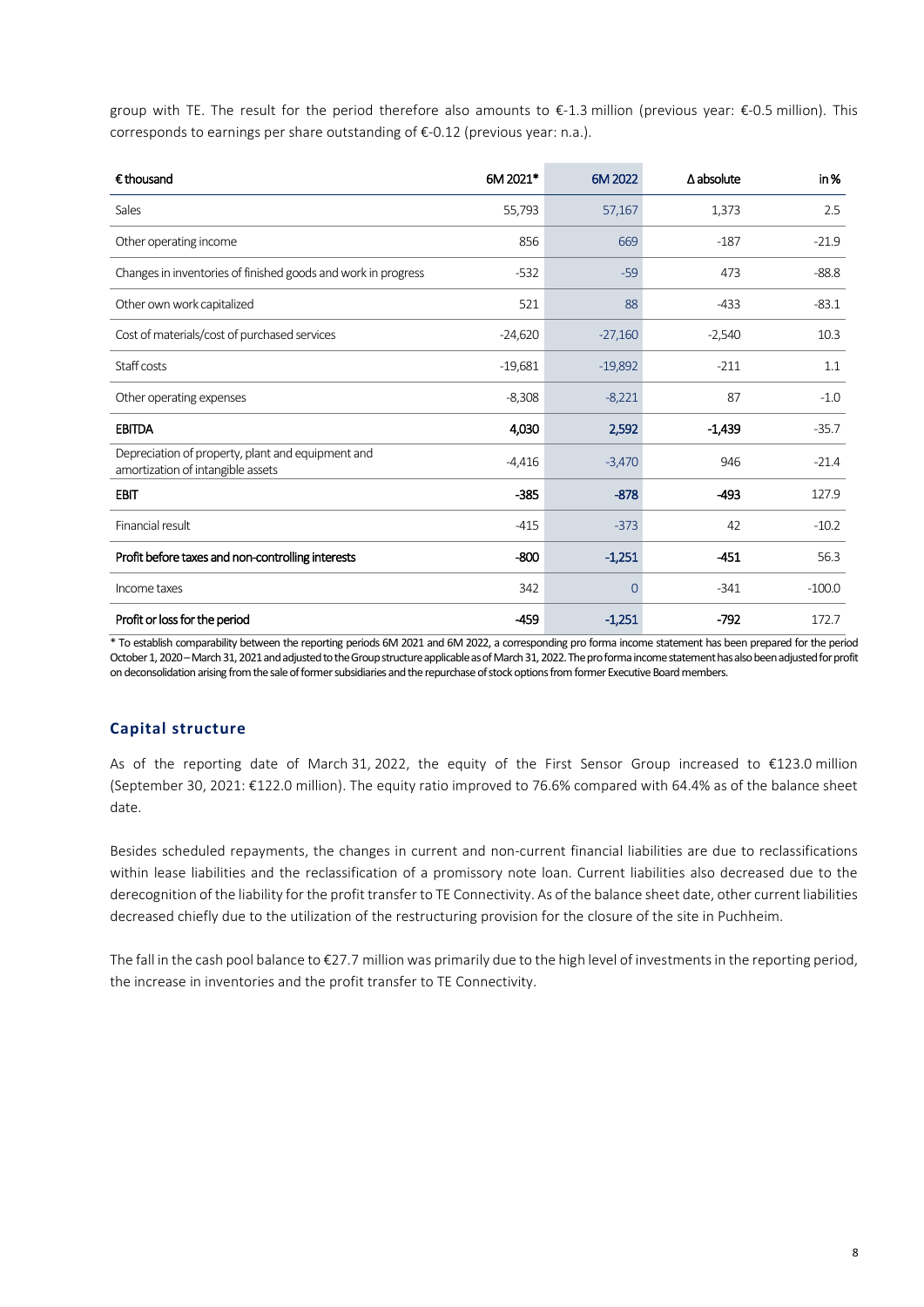At the end of the second quarter of 2022, First Sensor reported a net cash position of €11.3 million, €11.6 million less than at the last balance sheet date.

| € thousand                        | September 30, 2021 | March 31, 2022 | $\Delta$ absolute | in %     |
|-----------------------------------|--------------------|----------------|-------------------|----------|
| Non-current financial liabilities | 17,103             | 9,213          | -7.889            | $-46.1%$ |
| Current financial liabilities     | 27,278             | 9,496          | $-17,782$         | -65.2%   |
| Cash pool                         | 64,279             | 27,714         | $-36.565$         | $-56.9%$ |
| Cash and cash equivalents         | 3.006              | 2,250          | -756              | $-25.1%$ |
| Net debt $(-)$ / Net cash $(+)$   | 22,904             | 11,255         | $-11.649$         | -50.9%   |

It can also be assumed for the future that First Sensor will be in a position to finance operating business and planned growth from the resources at its disposal and in association with TE Connectivity.

First Sensor does not use off-balance sheet financing instruments.

#### **Investments**

Cash investments in the first half of the 2022 financial year reached €5.4 million, significantly exceeding depreciation and amortization of €3.5 million. A large part of the investments is related to the relocation of production from the TE location in Dortmund to Berlin-Oberschöneweide. Comparative figures for the previous period, which take into account the changes in the Group structure and the changed reporting period (change of financial year), have not been determined for this report.

| $\epsilon$ thousand                                         | October 1, 2021-<br>March 31, 2022 |  |
|-------------------------------------------------------------|------------------------------------|--|
| Investments in intangible assets                            | 418                                |  |
| Investments in property, plant and equipment                | 5,013                              |  |
| Cash investments                                            | 5,431                              |  |
| Sale of intangible assets and property, plant and equipment | 972                                |  |
| Other effects                                               | 30                                 |  |
| Cash flow from investing activities                         | -4,429                             |  |
| Amortization of intangible assets                           | $-793$                             |  |
| Depreciation of property, plant and equipment               | $-2,677$                           |  |
| Depreciation and amortization                               | -3.470                             |  |

#### **Liquidity**

Operating cash flow amounted to €-7.1 million after the first six months of the financial year. In addition to the net profit for the period, this was adversely affected in particular by changes in working capital and changes in other assets and liabilities, which were negatively impacted by the utilization of the restructuring provision.

Cash flow from investing activities amounted to €-4.4 million.

Cash flow from financing activities amounted to €-24.3 million and was largely defined by the profit transfer to TE Connectivity in the amount of €-22.0 million.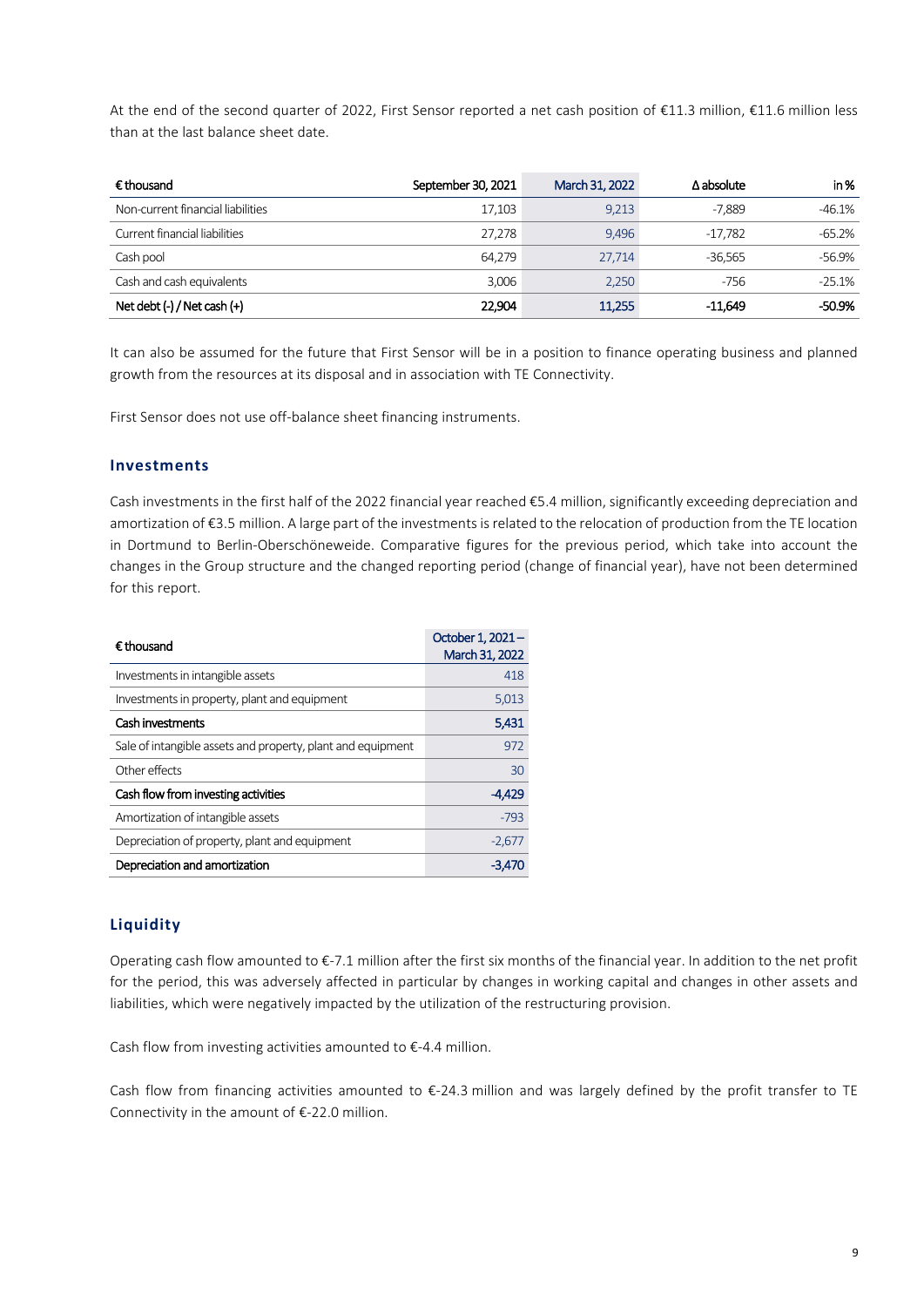Free cash flow as the sum of operating cash flow and cash flow from investing activities was accordingly negative at €-11.5 million in the reporting period.

A comparison with the corresponding prior-year period (October 1, 2020 to March 31, 2021) is not reasonably possible owing to the change in financial year.

| € thousand                                                  | 6M 2022   |
|-------------------------------------------------------------|-----------|
| Operating cash flow                                         | $-7,071$  |
| Cash flow from investing activities                         | $-4,429$  |
| Cash flow from financing activities                         | $-24,308$ |
| Change in cash and cash equivalents                         | $-35,808$ |
| Exchange differences                                        | $-12$     |
| Cash and cash equivalents at the beginning of the<br>period | 65,784    |
| Cash and cash equivalents at the end of the period          | 29,964    |
| Free cash flow                                              | $-11,500$ |

#### **Net assets**

Over the course of the first six months of financial year 2022, total assets declined by 15.1% to €160.7 million (September 30, 2021: €189.4 million).

In non-current assets, intangible assets and rights of use under leasing decreased by a total of €0.5 million to €5.6 million as a result of scheduled depreciation, the discontinuation of development projects and derecognitions in connection with the closure of the site in Puchheim. By contrast, tangible assets increased by €1.5 million to €51.4 million, primarily due to the relocation of production from Dortmund to Berlin-Oberschöneweide.

As far as current assets are concerned, inventories posted an increase of €5.6 million to €35.8 million in order to be able to meet delivery obligations despite limited availability of materials. By contrast, trade receivables changed only insignificantly.

The decrease in cash funds in the reporting period by €35.8 million to €30.0 million is due mainly to the profit transfer, the high level of capital expenditure and the build-up of inventories.

Working capital, i.e. inventories plus trade receivables less advance payments and trade payables, increased to €46.2 million in the course of the first six months (September 30, 2021: €43.2 million). By contrast, capital employed as total assets less current liabilities decreased to €135.1 million, compared with €142.0 million as of the balance sheet date.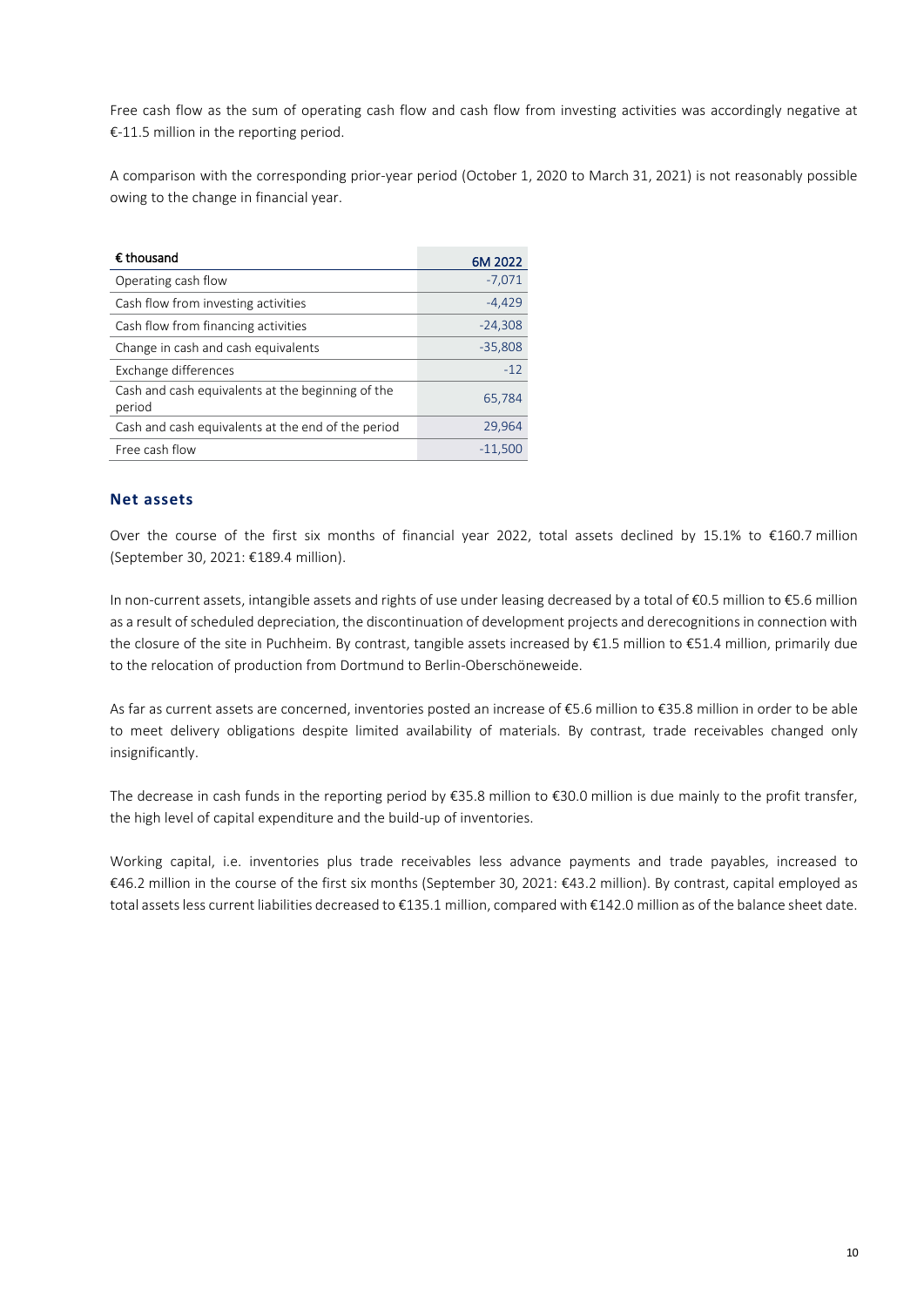### <span id="page-10-0"></span>2.1.4 Overall Statement

The economic environment deteriorated significantly during the first six months of 2022. Supply chains continue to be disrupted by the coronavirus pandemic, and the Ukraine war and the associated economic sanctions against Russia are also impacting overall economic development. Under these conditions, First Sensor achieved a 2.5% increase in sales to €57.2 million. This sales development was consistent with expectations. However, due to future changes in sales structures and the impaired profitability, we have decided to adjust the guidance for the full year. Sales are expected to reach €105 to €115 million (previously: €110 to €120 million).

Profitability did not develop as expected in the reporting period. After six months, EBIT reached €-0.9 million, corresponding to a margin of -1.5%. Due to the cost increases, which will also impact the second half of the financial year, the guidance has therefore been adjusted. The EBIT margin is now expected to amount to between -2% and +2% in the 2022 financial year. Originally, the EBIT margin was expected to reach between 5% and 7%.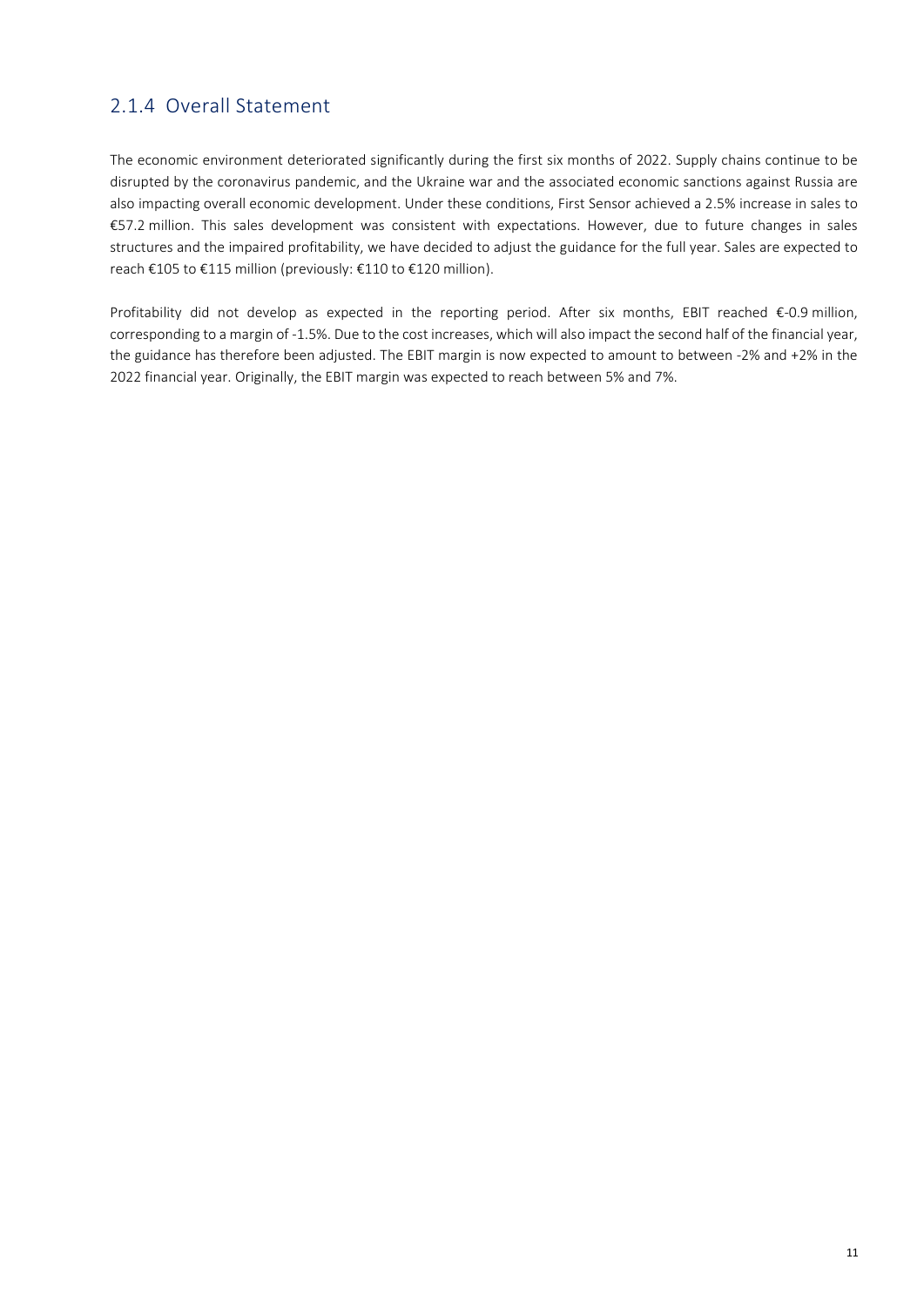# <span id="page-11-0"></span>2.2 FORECAST, OPPORTUNITY AND RISK REPORT

### <span id="page-11-1"></span>2.2.1 Forecast Report

#### **General economic and sector conditions**

According to statements by the German Council of Economic Experts, the Ukraine war is having a severe impact on the outlook for the global economy. The Council expects continuing high prices for energy and raw materials and the loss of food and fertilizer exports from Ukraine and Russia. In the European Union in particular, it believes economic growth will weaken significantly. In particular, the high dependence on Russian energy imports poses a considerable risk for some member states. A supply freeze or import embargo for Russian energy sources cannot be ruled out.

Before the outbreak of the war, global economic development was robust. The spread of the omicron variant of the coronavirus (SARS-CoV-2) had indeed led to new highs in new infections in many countries. However, the economic impact of the pandemic waves is now increasingly less pronounced. By contrast, the Ukraine war and the sanctions imposed in response are exacerbating the disruption of global value chains and increasing inflationary pressure. The German Council of Economic Experts forecasts GDP growth of 2.9% in both 2022 and 2023 in the euro area. For the forecast, the Council assumes that energy prices will remain elevated in the forecast period, but that there will be no halt to Russian energy supplies. GDP in Germany is expected to grow by 1.8% in 2022. The German Council of Economic Experts expects inflation rates of 6.2% for the euro area and 6.1% for Germany in 2022. According to the Council's assessment, the high dependence on Russian energy supplies poses a considerable risk of lower economic output and even recession, coupled with significantly higher inflation rates.

#### **Development of the sensor market**

Sensors play a key role in modern technology. From inertial navigation systems in cell phones to smart wearable health monitoring systems and autonomous driving, demand for sensors is growing rapidly. Sensor technology has also taken a huge leap, with growing applications in areas such as automotive, consumer electronics, oil and gas, utilities, healthcare and industrial manufacturing. In the future, sensors are expected to become smarter and able to measure more accurately.

In a recent study by BCC Research, the global sensor market is estimated to have reached \$156.6 billion in 2021. It is expected to grow to \$249.6 billion by 2026, which would represent a compound annual growth rate of 9.8%.

#### **Forecast for the business development in 2022**

#### **Sales**

Despite the unfavorable conditions, First Sensor's sales developed pleasingly in the first six months of the 2022 financial year, increasing by 2.5% to €57.2 million. A more dynamic increase was hampered by the partially restricted availability of materials. The very good order situation is a good basis for future business development. Due to future changes in sales structures, the Executive Board has nevertheless decided to adjust the guidance for the full year. Thus, the sales level is expected to reach €105 to €115 million (previously: €110 to €120 million).

#### **Result**

Due chiefly to the increased cost of materials, energy and the interim increase in temporary workers, profitability in the first half of the year remained below original expectations. As measures to improve efficiency cannot compensate for these effects in the short term, the Executive Board has decided to also reduce the guidance for the EBIT margin in the 2022 financial to between -2% and +2% (originally 5% to 7%). Profitability is expected to improve significantly again in the medium-term.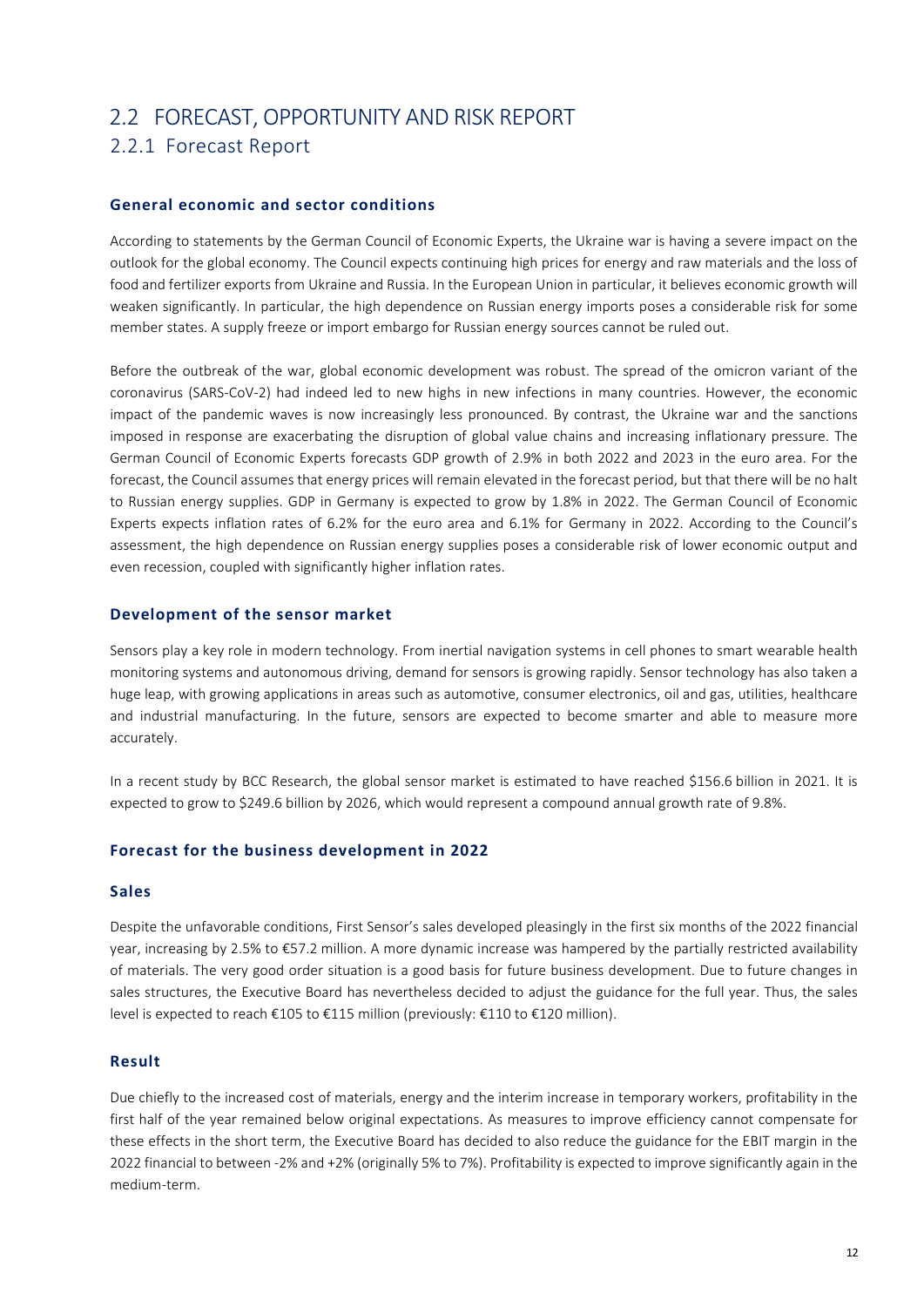#### **Financial position**

In the short term, material availability is not expected to have any significant improvements. Working capital will therefore remain elevated in the second half of the financial year. The liquidity position provides sufficient flexibility to finance operations and investments, in particular also thanks to the combination with TE.

Due to the migration of production from the TE site in Dortmund to Berlin-Oberschöneweide and the introduction of the new SAP version, investments will be increased in the 2022 financial year and are expected to reach between €8 million and €10 million. Depreciation and amortization should be below this level at the end of the financial year. Cash flow will be significantly influenced by profitability in the further course of the year.

#### **Overall statement**

The coronavirus pandemic has continued to have a negative impact since the beginning of the financial year, including restrictions on supply chains. Since February, economic development has also been hampered by the Ukraine war. In this environment, First Sensor recorded positive business development. However, due to changes in sales structures, management expects total sales for the 2022 financial year to be at €105 to €115 million and therefore somewhat lower than originally anticipated (€110 to €120 million). The negative impacts on profitability cannot be compensated for in the short term, so the guidance for the EBIT margin has also been adjusted. An EBIT margin of between -2% and +2% is now expected instead of 5% to 7%.

### <span id="page-12-0"></span>2.2.2 Report on Risks and Opportunities

The risks and opportunities for the Group are explained in detail in its 2021 Annual Report. Significant changes have since occurred with regard to the economic environment as a result of the Ukraine war. Due to a sharp rise in energy prices and the scarcity and/or increase in price of some raw materials, the positive outlook for economic growth has been drastically reduced in some cases in recent weeks. A future energy embargo could further exacerbate the situation. An unfavorable economic environment could also have a negative impact on First Sensor's business performance.

Tough international economic sanctions have been imposed on Russia since the start of the war. To a very limited extent First Sensor is currently directly affected by corresponding export restrictions. However, it cannot be ruled out that these sanctions will also affect First Sensor customers, which could have an indirect negative impact on business performance. We analyze developments on an ongoing basis and would take measures to minimize any impact on business performance. At present, the impact of these risks is still of minor significance, but they cannot yet be conclusively and reliably quantified.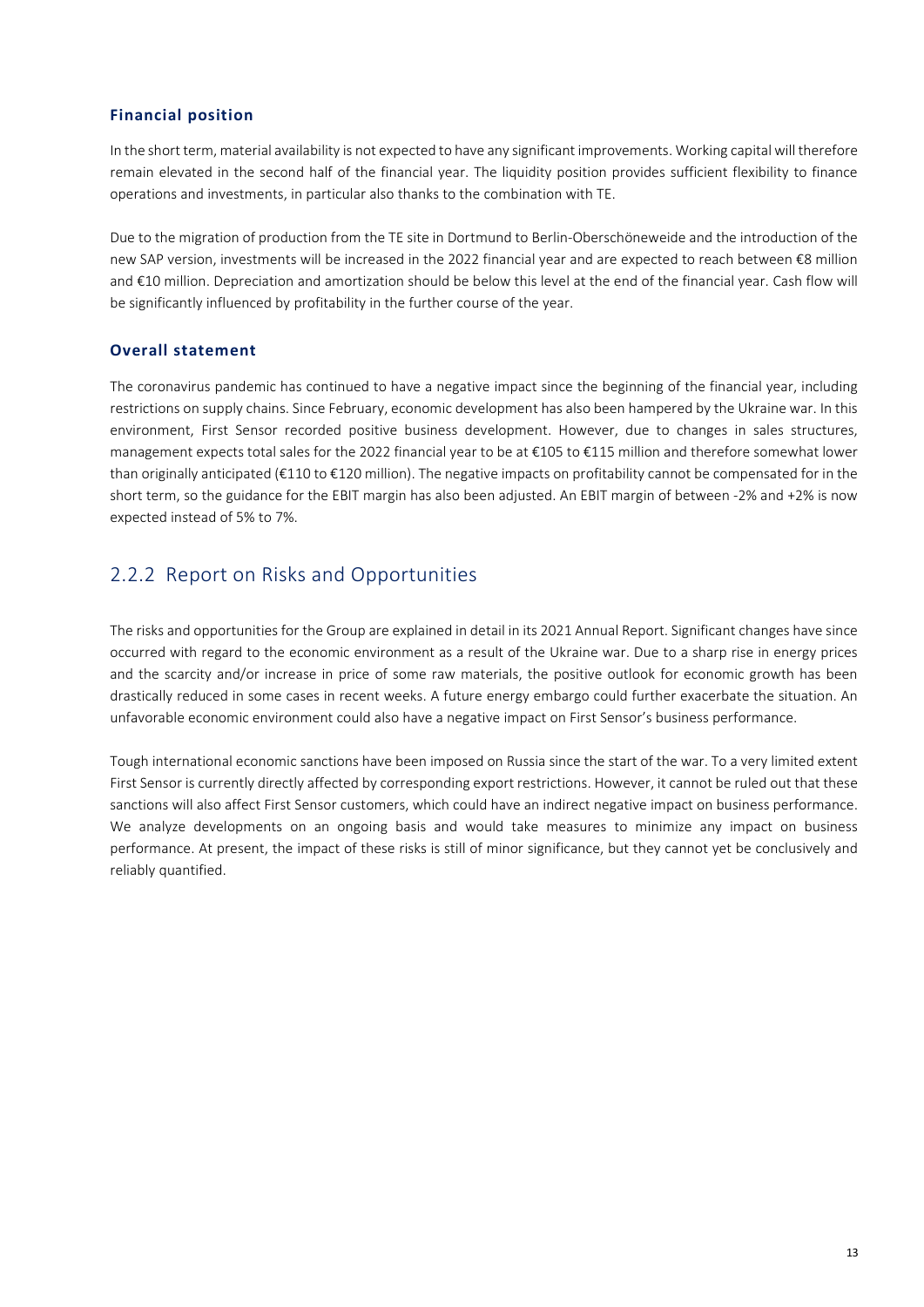# <span id="page-13-0"></span>3. INTERIM CONSOLIDATED FINANCIAL STATEMENTS 2022

# <span id="page-13-1"></span>3.1 CONSOLIDATED STATEMENT OF FINANCIAL POSITION (IFRS)

### <span id="page-13-2"></span>3.1.1 Assets

| $\epsilon$ thousand              | September 30, 2021 | March 31, 2022 | $\Delta$ absolute |
|----------------------------------|--------------------|----------------|-------------------|
| Intangible assets                | 6,130              | 5,550          | $-580$            |
| Goodwill                         | 15,979             | 15,979         |                   |
| Property, plant and equipment    | 49,933             | 51,399         | 1,467             |
| Total non-current assets         | 72,042             | 72,928         | 886               |
| <i><u><b>Inventories</b></u></i> | 30,199             | 35,770         | 5,572             |
| Trade receivables                | 18,641             | 18,331         | $-310$            |
| Financial assets                 | 64,396             | 27,831         | $-36,565$         |
| Other current assets             | 1,078              | 3,581          | 2,503             |
| Cash and cash equivalents        | 3,006              | 2,250          | $-756$            |
| Total current assets             | 117,318            | 87,763         | $-29,555$         |
| <b>Total ASSETS</b>              | 189,360            | 160,691        | $-28,669$         |

### <span id="page-13-3"></span>3.1.2 Equity and Liabilities

| € thousand                              | September 30, 2021 | March 31, 2022 | $\Delta$ absolute |
|-----------------------------------------|--------------------|----------------|-------------------|
| Issued capital                          | 51,512             | 51,517         | 5                 |
| Capital reserves                        | 10,023             | 10,071         | 48                |
| Retained earnings                       | 60,106             | 61,162         | 1,056             |
| Other reserves                          | 1                  | $-10$          | $-11$             |
| Non-controlling interests               | 312                | 303            | $-9$              |
| Total equity                            | 121,954            | 123,043        | 1,089             |
| Provisions for pensions                 | 319                | 333            | 14                |
| Non-current financial liabilities       | 17,103             | 9,213          | $-7,889$          |
| Other non-current financial liabilities | 2,631              | 2,550          | $-81$             |
| Total non-current liabilities           | 20,053             | 12,097         | $-7,956$          |
| Provisions for taxes                    | 841                | 1,090          | 249               |
| Other current provisions                | 339                | 377            | 38                |
| Current financial liabilities           | 27,278             | 9,496          | $-17,782$         |
| Advance payments received on orders     | 269                | 643            | 373               |
| Trade payables                          | 5,365              | 7,218          | 1,853             |
| Other current liabilities               | 13,260             | 6,728          | $-6,533$          |
| <b>Total current liabilities</b>        | 47,354             | 25,551         | $-21,802$         |
| <b>Total EQUITY AND LIABILITIES</b>     | 189,360            | 160,691        | $-28,669$         |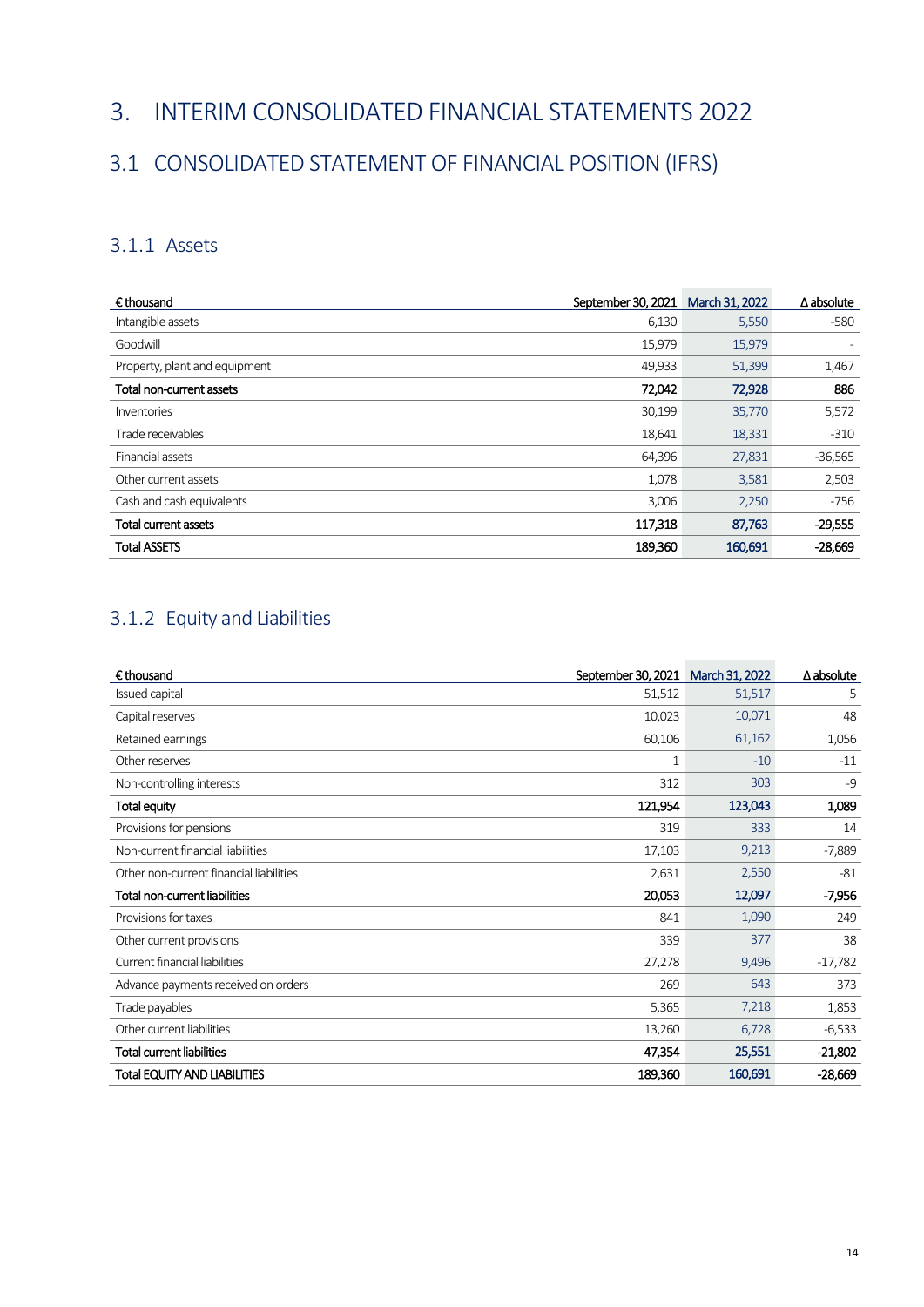# <span id="page-14-0"></span>3.2 CONSOLIDATED STATEMENT OF COMPREHENSIVE INCOME (IFRS)

### <span id="page-14-1"></span>3.2.1 Consolidated Income Statement

|                                                                                     | October 1, 2020 | October 1, 2021 |                   |
|-------------------------------------------------------------------------------------|-----------------|-----------------|-------------------|
| $\epsilon$ thousand                                                                 | March 31, 2021* | March 31, 2022  | $\Delta$ absolute |
| Sales                                                                               | 55,793          | 57,167          | 1,373             |
| Other operating income                                                              | 856             | 669             | $-187$            |
| Changes in inventories of finished goods and work in progress                       | $-532$          | $-59$           | 473               |
| Other own work capitalized                                                          | 521             | 88              | $-433$            |
| Cost of materials/cost of purchased services                                        | $-24,620$       | $-27,160$       | $-2,540$          |
| Staff costs                                                                         | $-19,681$       | $-19,892$       | $-211$            |
| Other operating expenses                                                            | $-8,308$        | $-8,221$        | 87                |
| <b>EBITDA</b>                                                                       | 4,030           | 2,592           | $-1,439$          |
| Depreciation of property, plant and equipment and amortization of intangible assets | $-4,416$        | $-3,470$        | 946               |
| <b>EBIT</b>                                                                         | $-385$          | $-878$          | -493              |
| Financial result                                                                    | $-415$          | $-373$          | 42                |
| Profit before taxes and non-controlling interests                                   | $-800$          | $-1,251$        | $-451$            |
| Income taxes                                                                        | 342             | $\Omega$        | $-341$            |
| Profit or loss for the period                                                       | -459            | $-1,251$        | $-792$            |
| Net loss for the period attributable to First Sensor AG shareholders                | $-523$          | $-1,242$        | $-718$            |
| Net loss for the period attributable to minority interest                           | 65              | $-9$            | $-74$             |
| Earnings per share in $\epsilon$ (basic=diluted)                                    | n.a.            | $-0.12$         |                   |

\* To establish comparability between the reporting periods 6M 2021 and 6M 2022, a corresponding pro forma income statement has been prepared for the period October 1, 2020 – March 31, 2021 and adjusted to the Group structure applicable as of March 31, 2022. The pro forma income statement has also been adjusted for profit on deconsolidation arising from the sale of former subsidiaries and the repurchase of stock options from former Executive Board members.

### <span id="page-14-2"></span>3.2.2 Other Comprehensive Income

|                                                               | October 1, 2021 |
|---------------------------------------------------------------|-----------------|
| $\epsilon$ thousand                                           | March 31, 2022  |
| Net profit/loss for the period                                | $-1,251$        |
| Actuarial gains and losses on defined benefit plans           |                 |
| Taxes on other comprehensive income                           |                 |
| Items not subsequently reclassified to profit or loss         |                 |
| Changes from currency translation                             | $-10$           |
| Remeasurement of derivative financial instruments             |                 |
| Expenses recycled to profit or loss                           |                 |
| Taxes on changes in value offset directly against equity      |                 |
| Items that can be subsequently reclassified to profit or loss | $-10$           |
| Total comprehensive income                                    | $-1,261$        |
| Thereof attributable to First Sensor AG shareholders          | $-1,271$        |
| Thereof attributable to non-controlling interests             | $-9$            |

For reasons of materiality, a pro forma other comprehensive income statement has not been prepared.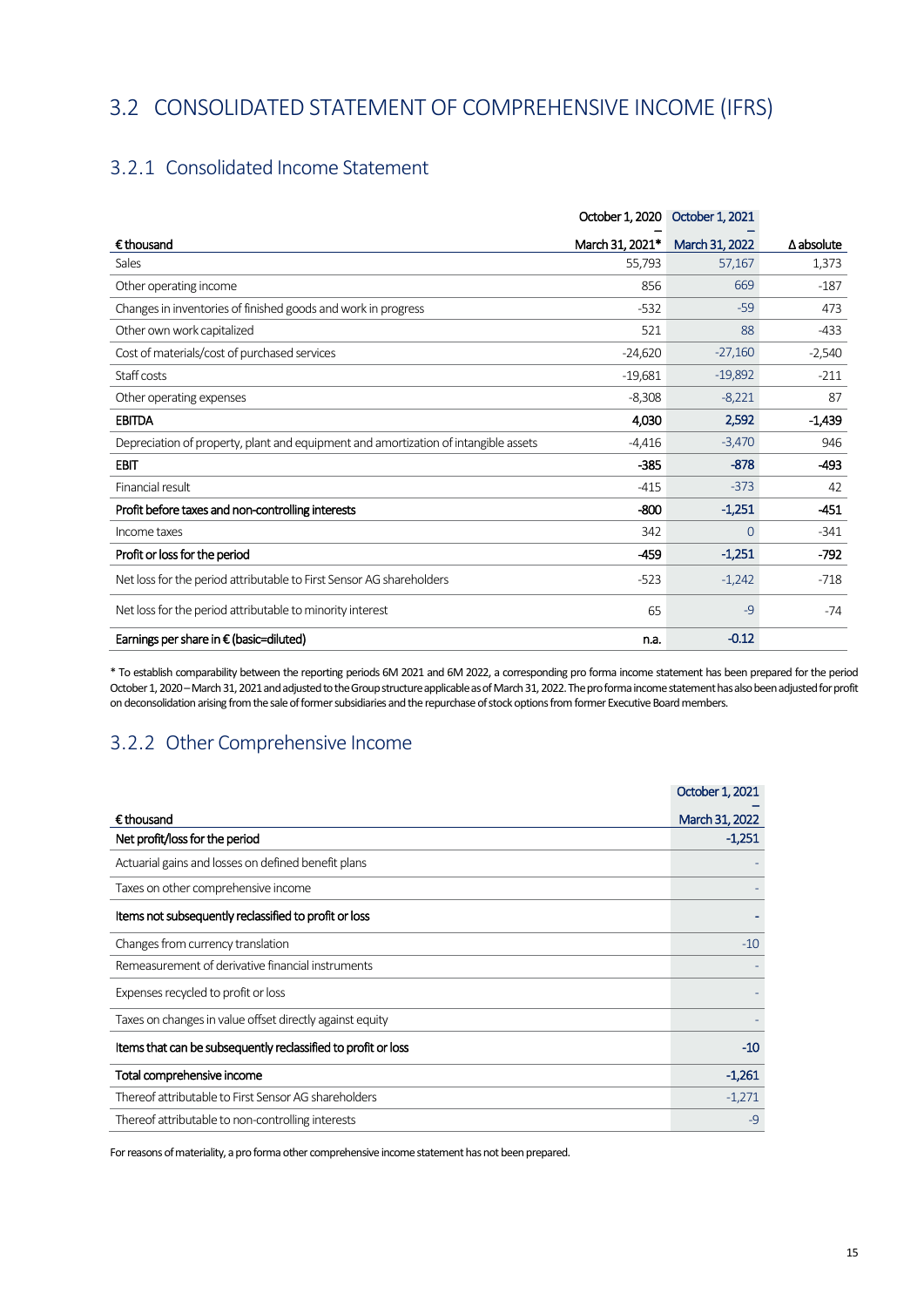# <span id="page-15-0"></span>3.3 CONSOLIDATED STATEMENT OF CHANGES IN EQUITY (IFRS)

| $\epsilon$ thousand                                       | Number of<br>shares in<br>thousands | Issued capital | Capital<br>reserves | Retained<br>earnings     | Other<br>reserves        | Non-<br>controlling<br><b>interests</b> | <b>Total</b> |
|-----------------------------------------------------------|-------------------------------------|----------------|---------------------|--------------------------|--------------------------|-----------------------------------------|--------------|
| As of October 1, 2021                                     | 10,302                              | 51,512         | 10,023              | 60,106                   | 1                        | 312                                     | 121,954      |
| Profit or loss                                            |                                     |                | ٠                   | $-1,242$                 | ۰                        | $-9$                                    | $-1,251$     |
| Other comprehensive income                                | ٠                                   | ٠              |                     |                          | $-10$                    | ٠                                       | $-10$        |
| Total comprehensive income                                | ٠                                   | ٠              | ٠                   | $-1,242$                 | $-10$                    | -9                                      | $-1,261$     |
| Profit transfer to TE                                     | ٠                                   | ٠              | ٠                   | 2,298                    | $\overline{a}$           | ۰                                       | 2,298        |
| Share-based remuneration                                  |                                     | ۰              | 22                  |                          | $\overline{\phantom{a}}$ | ٠                                       | 22           |
| Capital increase from the issue of<br>new shares (IFRS 2) | h                                   | 5              | 26                  | $\overline{\phantom{a}}$ | ٠                        | ٠                                       | 31           |
| As of March 31, 2022                                      | 10,303                              | 51,517         | 10,071              | 61,162                   | $-10$                    | 303                                     | 123,043      |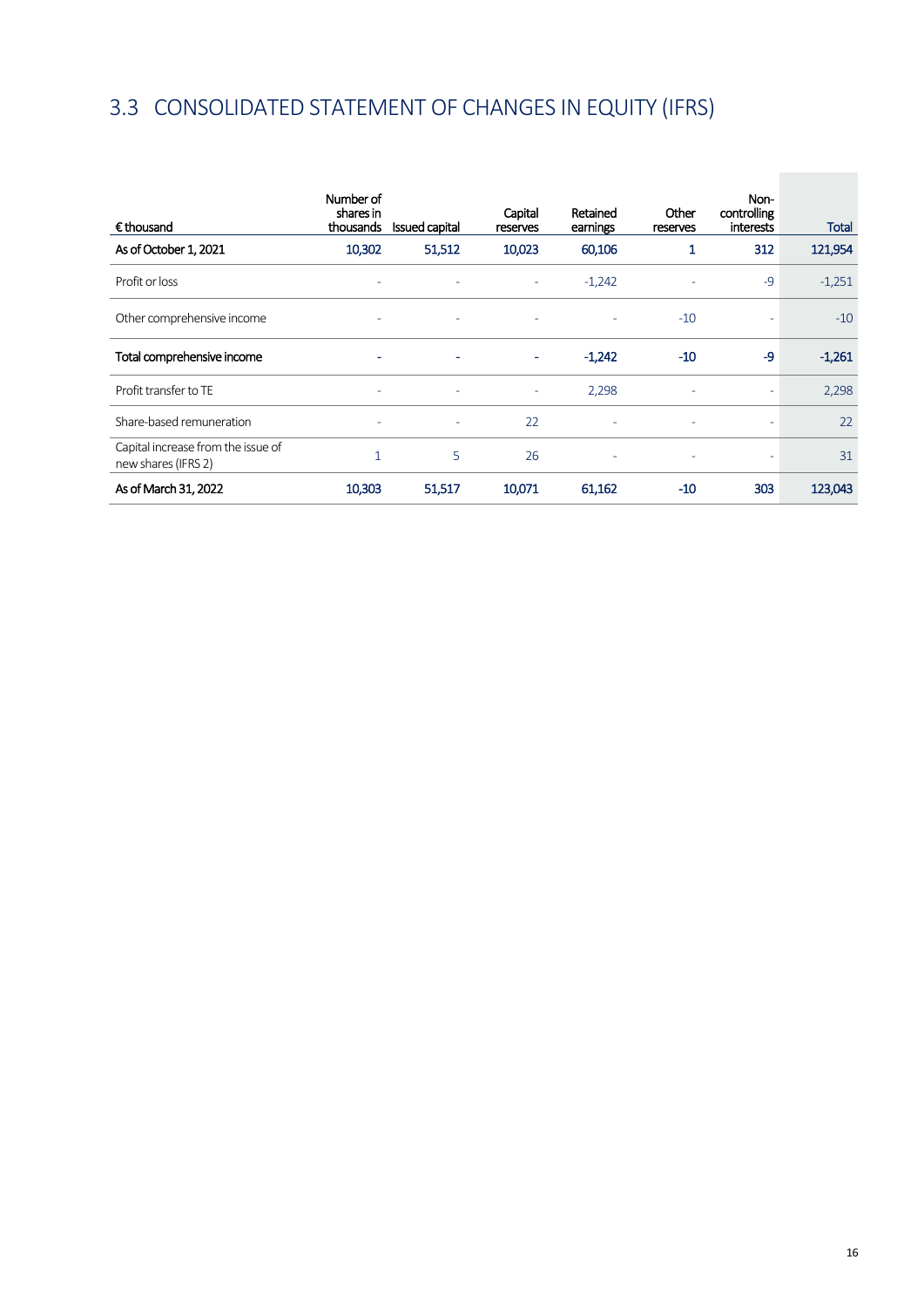# <span id="page-16-0"></span>3.4 CONSOLIDATED STATEMENT OF CASH FLOWS (IFRS)

| $\epsilon$ thousand                                                                                | October 1, 2021-<br>March 31, 2022 |
|----------------------------------------------------------------------------------------------------|------------------------------------|
| Profit before tax                                                                                  | $-1,251$                           |
| Interest paid                                                                                      | 247                                |
| Amortization and impairment of intangible assets and depreciation of property, plant and equipment | 3,470                              |
| Gains/losses on the disposal of non-current assets                                                 | $-1$                               |
| Other non-cash expenses and income                                                                 | 16                                 |
| Changes in provisions                                                                              | 52                                 |
| Changes in working capital                                                                         | $-3,410$                           |
| Changes in other assets and liabilities                                                            | $-6,443$                           |
| Income taxes paid                                                                                  | 249                                |
| Cash flow from operating activities                                                                | $-7,071$                           |
| Payments for investments in property, plant and equipment and intangible assets                    | $-5,431$                           |
| Proceeds from disposal of property, plant and equipment, intangible assets and equity investments  | 972                                |
| Interest received                                                                                  | 30                                 |
| Cash flow from investing activities                                                                | $-4,429$                           |
| Proceeds from shareholders                                                                         | 31                                 |
| Payments due to profit transfer agreement with TE Connectivity                                     | $-21,994$                          |
| Repayments of financial liabilities                                                                | $-1,628$                           |
| Payments for the repayment of leasing liabilities                                                  | $-440$                             |
| Interest paid                                                                                      | $-277$                             |
| Cash flow from financing activities                                                                | $-24,308$                          |
| Net change in cash and cash equivalents                                                            | $-35,808$                          |
| Currency differences from converting funds                                                         | $-12$                              |
| Cash funds at the beginning of the period under review                                             | 65,784                             |
| Cash funds at the end of the period under review                                                   | 29,964                             |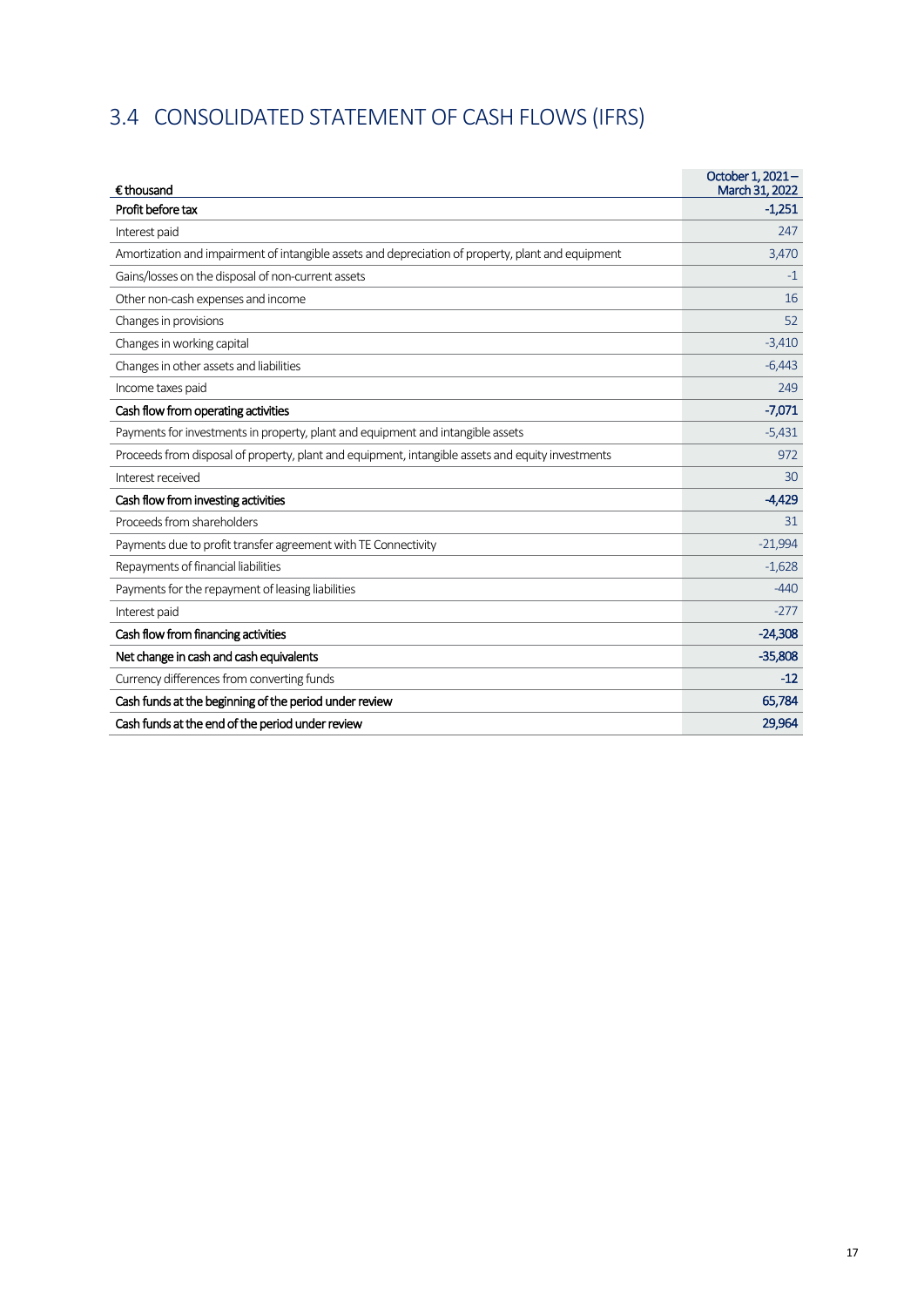# <span id="page-17-0"></span>4. NOTES TO THE CONSOLIDATED FINANCIAL STATEMENTS

This First Sensor AG Interim Report as of March 31, 2022, was prepared according to the International Financial Reporting Standards (IFRS) as applicable in the EU, observing the interpretations of the International Financial Reporting Interpretations Committee (IFRIC).

The provisions of IAS 34 were complied with in the interim financial statements as of March 31, 2022. These are condensed financial statements that do not contain all the disclosures of IFRS consolidated financial statements, so these financial statements must be read in conjunction with the notes to the 2021 annual report.

# <span id="page-17-1"></span>4.1 DEVELOPMENT OF THE FIRST SENSOR GROUP

The First Sensor Group consists of the parent company First Sensor AG, based in Berlin, and two subsidiaries. First Sensor AGis the sole shareholder of First Sensor Lewicki GmbH. First Sensor AG holds 51% of the shares in First Sensor Scandinavia AB. There were no changes in the consolidated group in the period from October 1, 2021 to March 31, 2022.

Non-current assets of €72,928 thousand and investments in non-current assets of €5,431 thousand relate exclusively to Germany.

The average number of employees (full-time employees) of the First Sensor Group in the reporting period was 638.

# <span id="page-17-2"></span>4.2 INTANGIBLE ASSETS

|                                          | Concessions,<br>licenses and | Internally<br>generated<br>intangible | Customer                 | Payments on              |          |              |
|------------------------------------------|------------------------------|---------------------------------------|--------------------------|--------------------------|----------|--------------|
| $\epsilon$ thousand                      | similar                      | assets                                | base/brand               | account                  | Goodwill | <b>Total</b> |
| Cost of purchase                         |                              |                                       |                          |                          |          |              |
| October 1, 2021                          | 11,427                       | 4,697                                 | 19,573                   | 286                      | 25,275   | 61,258       |
| <b>Additions</b>                         | 30                           | 88                                    |                          | 300                      |          | 418          |
| <b>Disposals</b>                         | $-2,039$                     | $-733$                                |                          |                          |          | $-2,772$     |
| Reclassifications                        | 300                          |                                       |                          | $-300$                   |          |              |
| March 31, 2022                           | 9,718                        | 4,052                                 | 19,573                   | 286                      | 25,275   | 58,904       |
|                                          |                              |                                       |                          |                          |          |              |
| Cumulative depreciation                  |                              |                                       |                          |                          |          |              |
| October 1, 2021                          | 8,552                        | 1,677                                 | 19,573                   | 51                       | 9,296    | 39,149       |
| <b>Additions</b>                         | 608                          | 185                                   | $\overline{\phantom{a}}$ | $\overline{\phantom{a}}$ |          | 793          |
| <b>Disposals</b>                         | $-1,966$                     | $-600$                                | $\overline{a}$           | $\overline{\phantom{a}}$ |          | $-2,566$     |
| Reclassifications                        |                              |                                       | ٠                        | ٠                        |          |              |
| March 31, 2022                           | 7,194                        | 1,261                                 | 19,573                   | 51                       | 9,296    | 37,376       |
| Carrying amount as of<br>October 1, 2021 | 2,875                        | 3,021                                 |                          | 235                      | 15,979   | 22,109       |
| Carrying amount as of<br>March 31, 2022  | 2,525                        | 2,791                                 |                          | 235                      | 15,979   | 21,529       |

Intangible assets were neither pledged as security for liabilities nor otherwise restricted as of the end of the reporting period.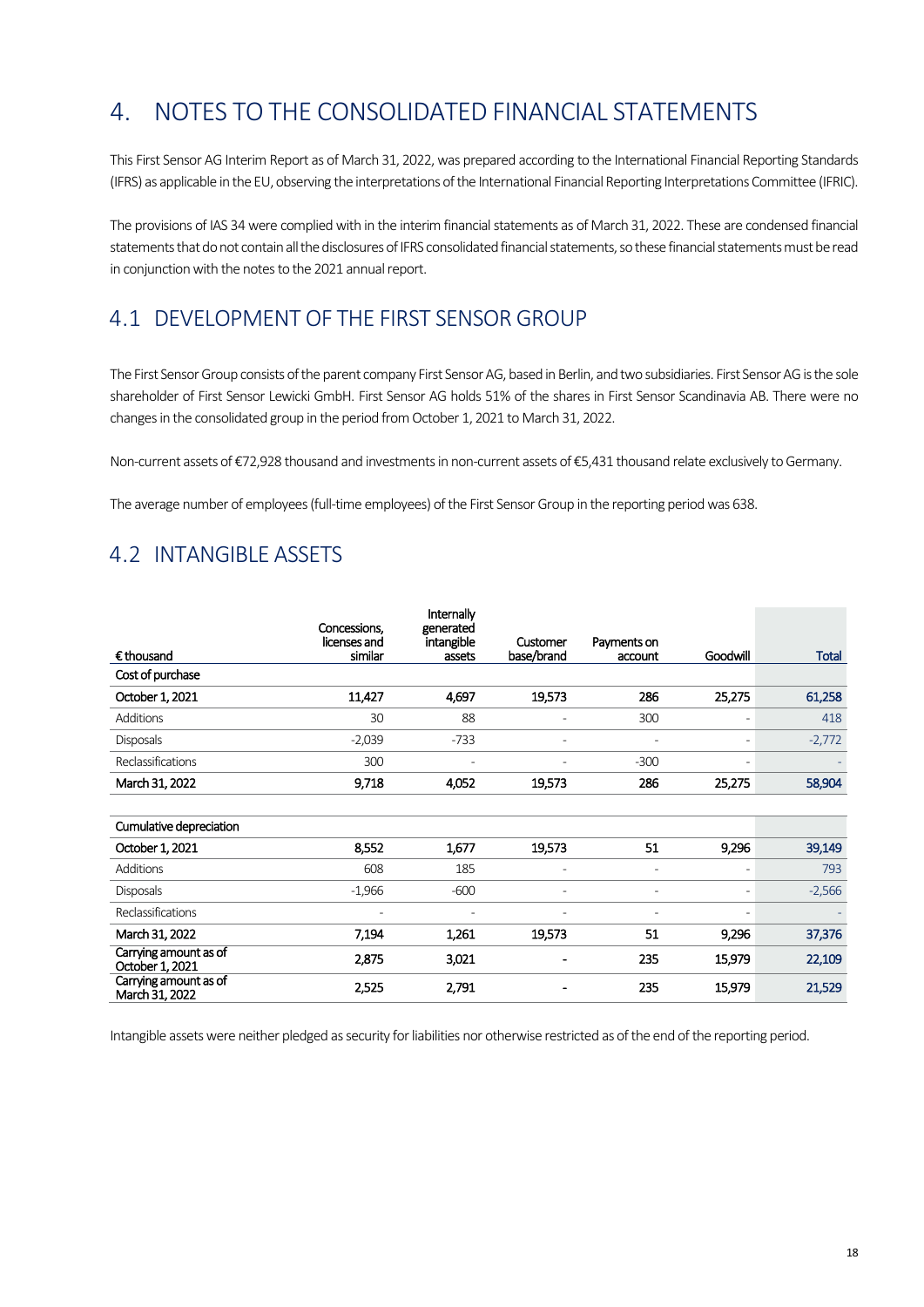# <span id="page-18-0"></span>4.3 NOTES TO THE STATEMENT OF CHANGES IN EQUITY

Due to the profit transfer agreement with TE Connectivity Sensors Germany Holding AG, the dividend distribution in the 2022 financial year was carried out for the first time by TE Connectivity Sensors Germany Holding AG and therefore no longer affected the equity of First Sensor AG. In the previous year, First Sensor AG made distributions to shareholders of €5,762 thousand.

### <span id="page-18-1"></span>4.4 RELATED PARTY TRANSACTIONS

Related parties as referred to by IAS 24 are the majority shareholder TE Connectivity Sensors Germany Holding AG, TE Connectivity Ltd., Schaffhausen, Switzerland, and its subsidiaries and associates. Transactions with related parties essentially relate to the cash management system, ongoing supply and clearing transactions and service contracts. First Sensor utilizes potential economies of scale by participating in the TE Group's cash management system. All transactions with related parties have been contractually agreed and are carried out at arm's length conditions.

Transactions with individuals or companies who can be subject to the influence of First Sensor or who can influence First Sensor must be disclosed unless such transactions have already been recognized in the consolidated financial statements through the inclusion of consolidated companies.

The following transactions were carried out with individuals and companies deemed related parties of First Sensor:

#### **Goods and services between First Sensor and companies of the TE Group:**

| $\epsilon$ thousand               | October 1, 2020-<br>March 31, 2022* | October 1, 2021-<br>March 31, 2022 |
|-----------------------------------|-------------------------------------|------------------------------------|
| Sale of goods and services        |                                     |                                    |
| Sales                             | 1,866                               | 2,044                              |
| Other operating income            | 200                                 | 50                                 |
| Purchase of goods                 |                                     |                                    |
| Cost of materials                 |                                     | $-21$                              |
| Other operating expenses          | $-1,238$                            | $-2,239$                           |
| Financing                         |                                     |                                    |
| Other interest and similar income | 48                                  | 31                                 |

\* To establish comparability between the reporting periods 6M 2021 and 6M 2022, a corresponding pro forma income statement has been prepared for the period October 1, 2020 – March 31, 2021 and adjusted to the Group structure applicable as of March 31, 2022. The corresponding transactions with the companies of the TE Group were then determined from the pro forma income statement.

#### **Receivables from and liabilities to companies of the TE Group:**

| € thousand  | October 1, 2020 – | October 1, 2021-<br>March 31, 2022* March 31, 2022 |
|-------------|-------------------|----------------------------------------------------|
| Trade       |                   |                                                    |
| receivables | 908               | 628                                                |
| Trade       |                   |                                                    |
| payables    | 885               | 416                                                |

\* In order to establish comparability between the reporting dates of March31,2021 and March 31,2022, the figures were determined based on the group structure applicable as of March 31, 2022, i.e. although First Sensor Mobility was not sold to the TE Group until August 27, 2021, the receivables from and liabilities to First Sensor Mobility GmbH are included in this analysis.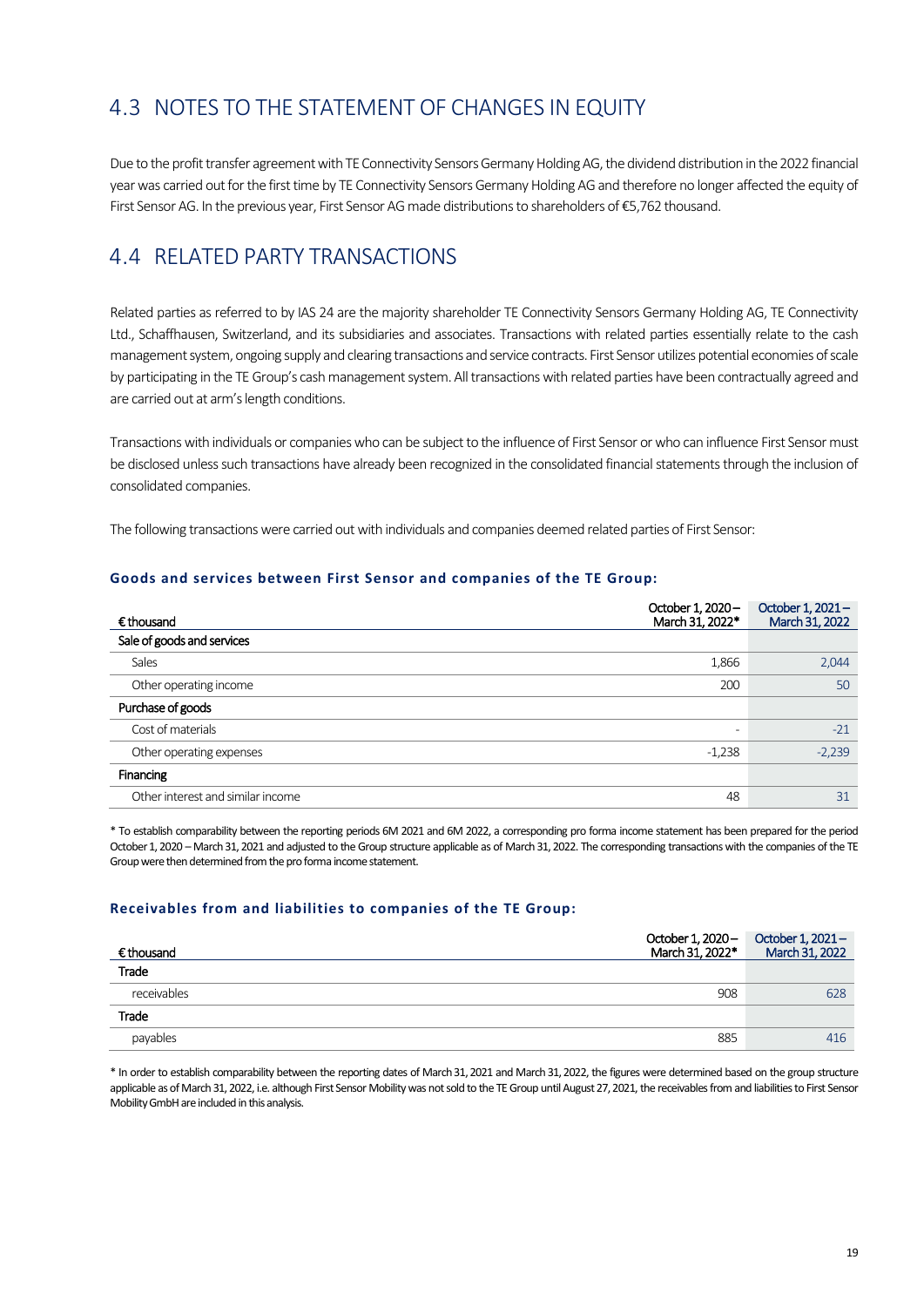# <span id="page-19-0"></span>4.5 SUPPLEMENTARY REPORT

There were no significant events after the end of the reporting period with an impact on the net assets, financial position and results of operations of the First Sensor Group.

With effect from April 13, 2022, Ms. Sibylle Büttner announced her resignation as a member of the Executive Board of First Sensor AG. With effect from April 14, 2022, the Supervisory Board of First Sensor AG appointed Thibault Kassir, Senior Vice President and General Manager of TE Sensors, as a member of the Executive Board of First Sensor AG in addition to Robin Maly and Dirk Schäfer.

On May 13, 2022, the Management Board adopted and published new guidance for financial year 2022. It now expects sales of between €105 million and €115 million (previously: €110 million to €120 million) and an EBIT margin of between -2 and +2 percent (previously: 5 to 7 percent).

Berlin, May 31, 2022 First Sensor AG

 $\bigcup_{\alpha \in S^i} \bigcup_{r=1}^{\infty} \bigcup_{\alpha \in S^i} \bigcup_{\alpha \in S^i} \bigcup_{\beta \in S^i} \bigcup_{\beta \in S^i} \bigcup_{\beta \in S^i} \bigcup_{\beta \in S^i} \bigcup_{\beta \in S^i} \bigcup_{\beta \in S^i} \bigcup_{\beta \in S^i} \bigcup_{\beta \in S^i} \bigcup_{\beta \in S^i} \bigcup_{\beta \in S^i} \bigcup_{\beta \in S^i} \bigcup_{\beta \in S^i} \bigcup_{\beta \in S^i} \bigcup_{\beta \in S^i} \bigcup$ 

И.